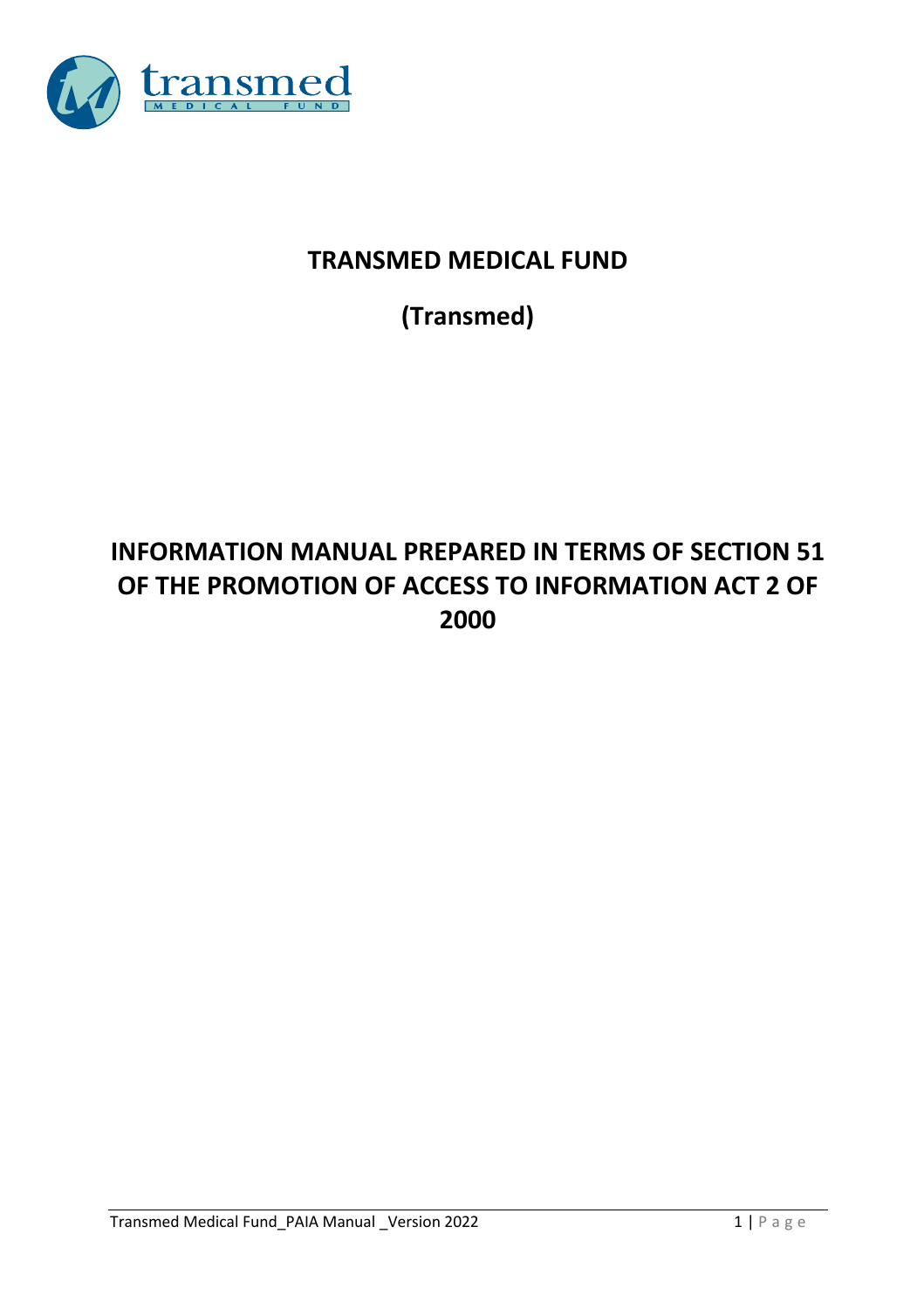#### **Contents**

| 1.  | Introduction                                                                          |                                                                                                                                                    |    |  |  |  |  |  |
|-----|---------------------------------------------------------------------------------------|----------------------------------------------------------------------------------------------------------------------------------------------------|----|--|--|--|--|--|
| 2.  | Purpose of PAIA                                                                       |                                                                                                                                                    | 3  |  |  |  |  |  |
| 3.  | Information Officer contact details                                                   |                                                                                                                                                    | 4  |  |  |  |  |  |
| 4.  | Guide by the Regulator (South Africa)                                                 |                                                                                                                                                    |    |  |  |  |  |  |
| 5.  | Information that is automatically available without a person having to request access |                                                                                                                                                    |    |  |  |  |  |  |
| 6.  |                                                                                       | Types of records available in accordance with other legislation                                                                                    | 6  |  |  |  |  |  |
| 7.  | Subject categories of records                                                         |                                                                                                                                                    | 6  |  |  |  |  |  |
| 8.  | Purpose of processing Personal Information                                            |                                                                                                                                                    | 7  |  |  |  |  |  |
| 9.  | <b>Categories of Data Subjects</b>                                                    |                                                                                                                                                    | 8  |  |  |  |  |  |
| 10. |                                                                                       | Recipients to whom Personal Information may be supplied                                                                                            | 8  |  |  |  |  |  |
| 11. | Transborder flow of Personal Information                                              |                                                                                                                                                    | 8  |  |  |  |  |  |
| 12. | <b>Information Security Measures</b>                                                  |                                                                                                                                                    | 8  |  |  |  |  |  |
| 13. | Grounds for refusal of access to records                                              |                                                                                                                                                    | 9  |  |  |  |  |  |
| 14. | Access to records held by the Transmed                                                |                                                                                                                                                    | 9  |  |  |  |  |  |
| 15. | Request procedure                                                                     |                                                                                                                                                    | 10 |  |  |  |  |  |
| 16. | Decision                                                                              |                                                                                                                                                    | 11 |  |  |  |  |  |
| 17. |                                                                                       | Remedies available when Transmed refuses a requestor                                                                                               | 11 |  |  |  |  |  |
| 18. | Fees                                                                                  |                                                                                                                                                    | 11 |  |  |  |  |  |
| 19. | Availability of the Manual                                                            |                                                                                                                                                    | 13 |  |  |  |  |  |
| 20. | <b>Updating of the Manual</b><br>13                                                   |                                                                                                                                                    |    |  |  |  |  |  |
| 21. | Annexure A- Form                                                                      |                                                                                                                                                    | 14 |  |  |  |  |  |
|     | Form 1a<br>Form 1b<br>Form 2                                                          | Request for a copy of the guide from the Regulator<br>Request for a copy of the guide from the Information Officer<br>Request for access to record |    |  |  |  |  |  |

• Form 5 Complaint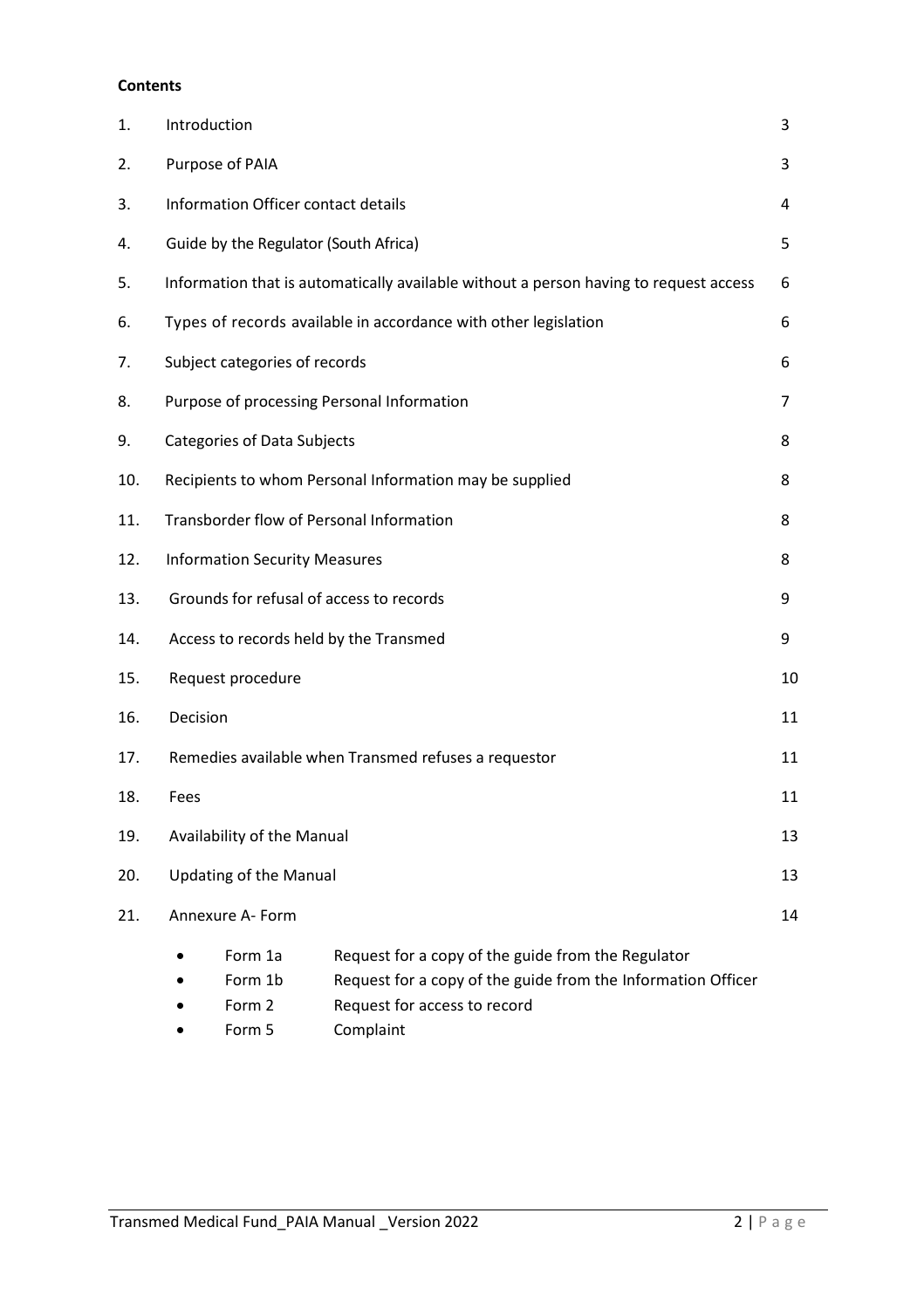#### **1. Introduction**

This manual extends to the information held by Transmed Medical Fund, hereinafter referred to as Transmed. Transmed is a registered medical scheme, registration number 1582, with the Council for Medical Schemes (CMS) in terms of section 24 of the Medical Schemes Act 131 of 1998, as amended.

Transmed falls within the definition of a private body; therefore, the sections pertaining to private bodies will be applicable.

The Promotion of Access to Information Act, No 2 of 2000 ("the Act") gives effect to the constitutional right of access to any information in records held by public (government) or private (non-government) bodies that is required for the exercise of protection of any rights. Where a request is made in terms of the Act, Transmed is obliged to release the information, except where the Act expressly provides that the information may or must not be released.

This manual informs requesters of procedural and other requirements which a request must meet as prescribed by the Act. This Manual has therefore been prepared in terms of section 51 of the Promotion of Access to Information Act 2 of 2000 ("PAIA") and updated in the light of the Protection of Personal Information Act 4 of 2013 ("POPIA").

It is important to note that the Act recognises certain limitations to the right of access to information, including, but not limited to, limitations aimed at the reasonable protection of privacy, commercial confidentiality, and effective, efficient, and good governance, and in a manner which balances that right with any other rights, including such rights contained in the Bill of Rights in the Constitution of the Republic of South Africa.

#### **2. Purpose of PAIA**

It is intended to:

- Outline the procedure to be followed to request for access to a record;
- A description of the records and categories held by and on behalf of Transmed;
- Relevant forms that are required to be completed by the requester;
- Stipulate the grounds for refusal of access to any records;
- Outline the applicable fees payable when requesting access to these records.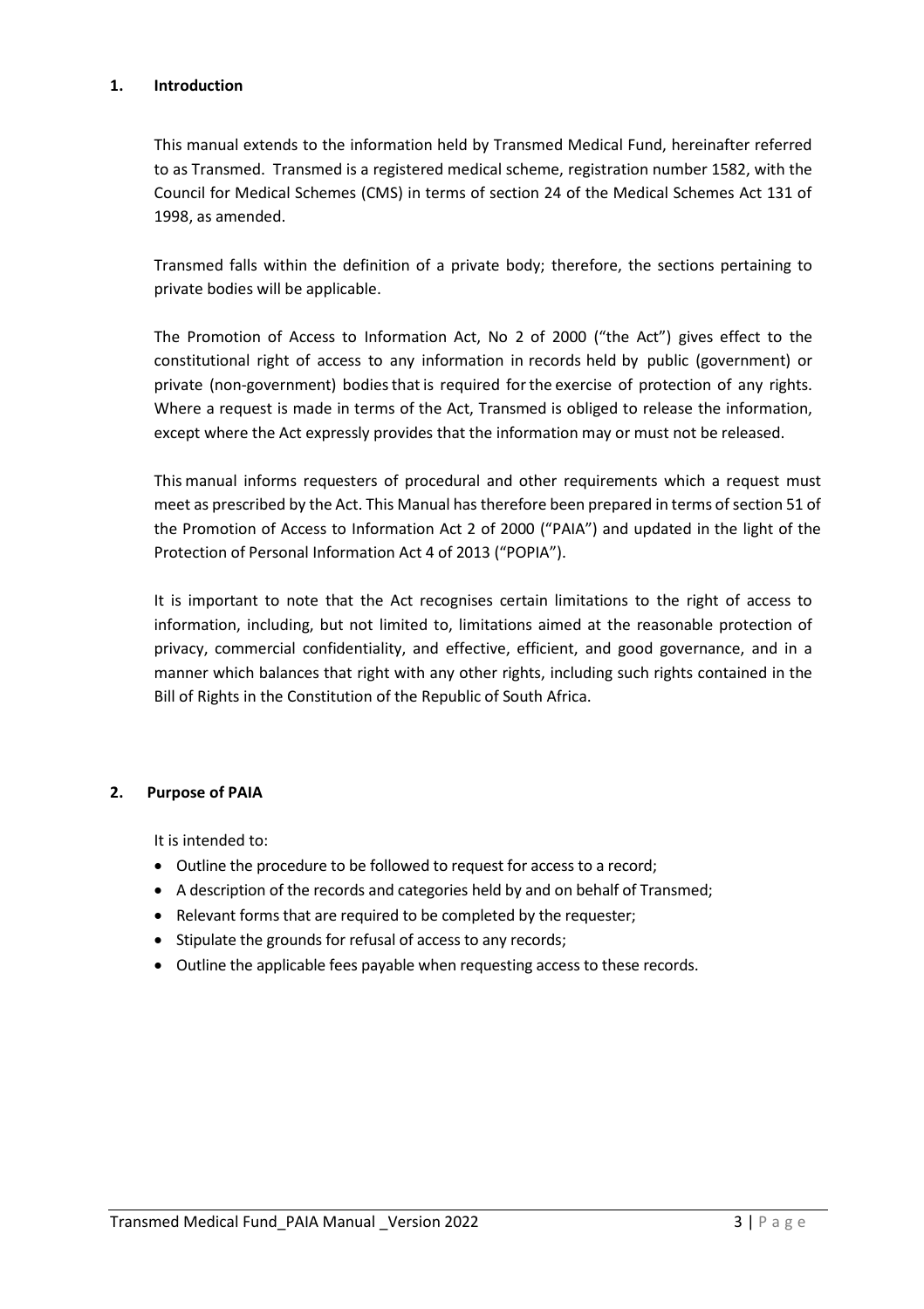#### **3. Information Officer Contact Details**

#### **Name and Surname of the Information Officer**

Petrus Wassermann

#### **Physical Address**

First Floor Eagle Canyon Office Park Corner of Dolfyn and Christiaan De Wet Streets Randparkridge Randburg 2169

#### **Postal Address**

PO Box 32043 Braamfontein 2017

#### **Telephone Number**

+27 (0) 10 443 8752

#### **Fax Number** +27 (0) 11 403 1740

**Email Address** [pwassermann@transmedfund.co.za](mailto:pwassermann@transmedfund.co.za)

#### **Website**

www.transmed.co.za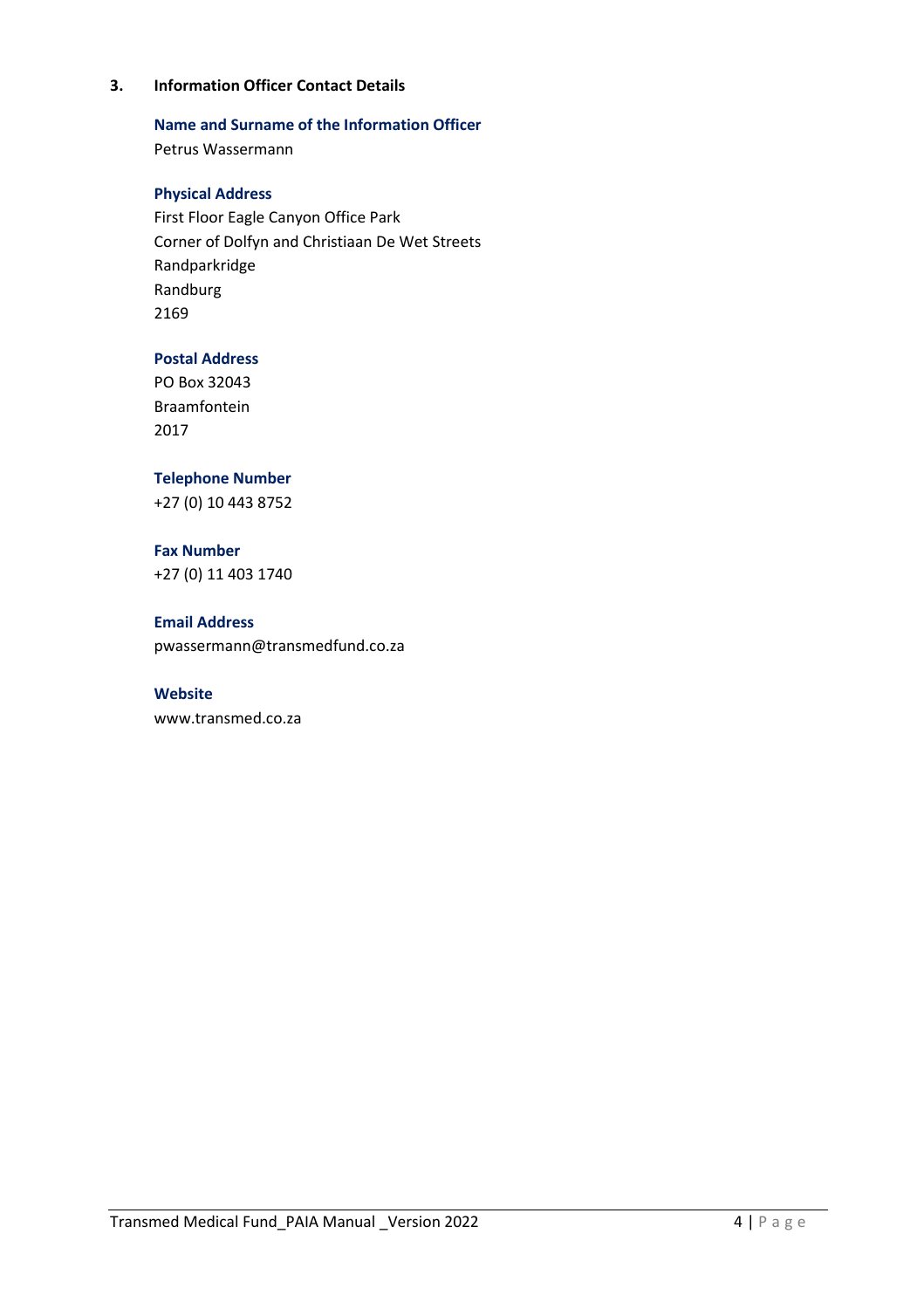#### **4. Guide by the Regulator (South Africa)**

The Regulator has in terms of Section 10(1) of PAIA, as amended, updated, and made available the revised Guide on how to use the PAIA Guide in an easily comprehensible form and manner in every official language and in braille, containing information as may reasonably be required by a person who wishes to exercise any right contemplated in the act.

The Guide on how to use the Promotion of Access to Information Act 2 of 2000 is available at [www.https://inforegulator.gov.za](http://www.justice.gov.za/)

Any enquiries regarding this guide should be directed to:

The Information Regulator (South Africa)

#### **Physical Address**

JD House 27 Stiemens Street Braamfontein Johannesburg 2001

#### **Postal Address**

Information Regulator (South Africa) PO Box 31533 Braamfontein 2017

#### **Telephone Number**

+27 (0) 10 023 5200

#### **Fax Number**

+27 (0) 11 403 0668

#### **General enquiries email address** [enquiries@inforegulator.org.za](mailto:enquiries@inforegulator.org.za)

# **PAIA Complaints email address**

PAIAComplaints@inforegulator.org.za

#### **POPIA Complaints email address**

[POPIAComplaints@inforegulator.org.za](mailto:POPIAComplaints@inforegulator.org.za)

#### **Website**

[https://www.inforegulator.org.za](https://www.inforegulator.org.za/)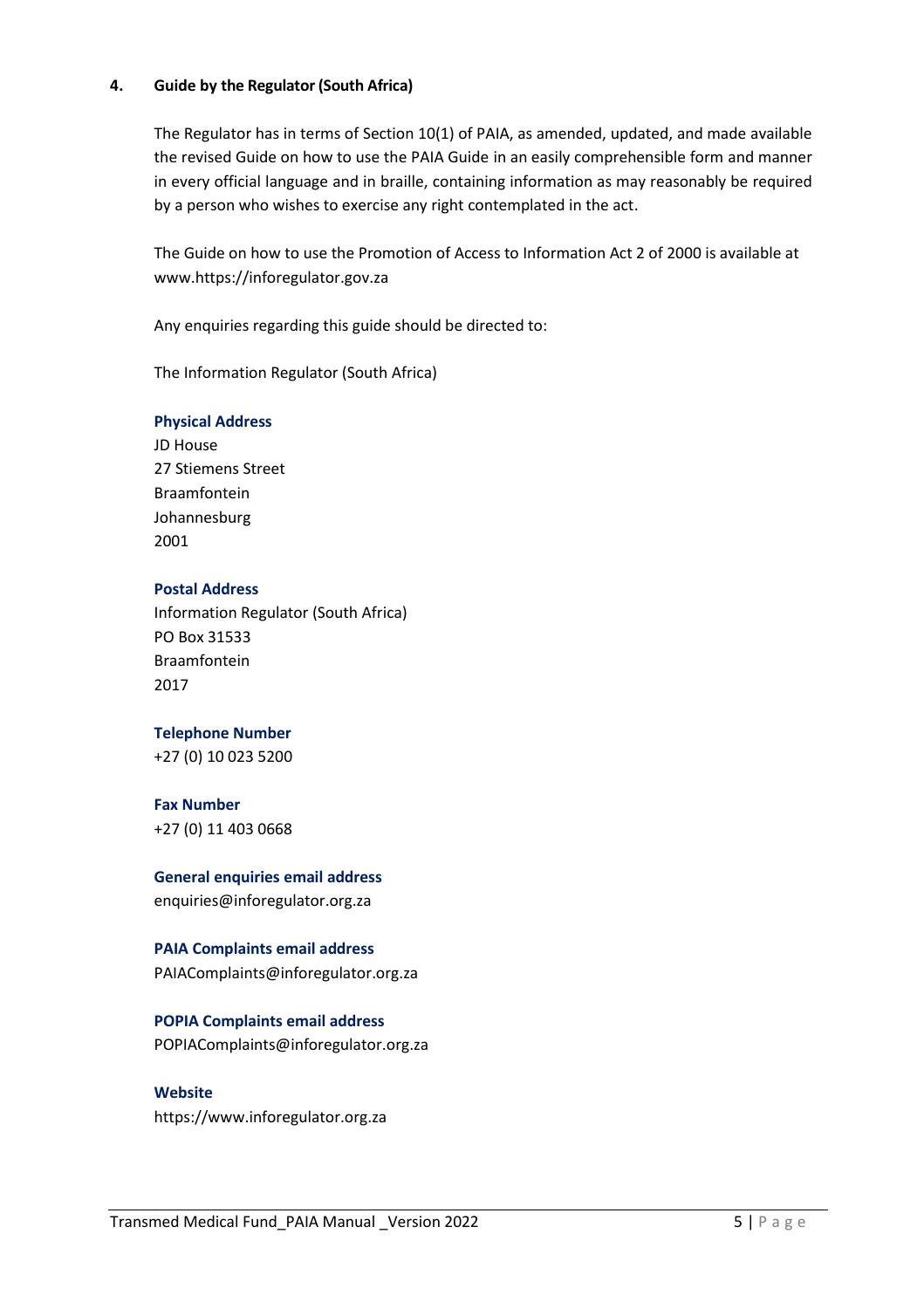#### **5. Information that is automatically available without a person having to request access**

All information which are published on Transmed's website, is automatically available without having to request access.

This information includes:

- Brochures
- Forms
- Benefit guides
- Newsletters

The information can be downloaded from Transmed website, or it can be requested telephonically or by sending an email or letter.

#### **6. Types of records available in accordance with other legislation**

The requester may also request information that is available in terms of other legislation.

- Basic Conditions of Employment Act,75 of 1997.
- Companies Act, 71 of 2008.
- Employment Equity Act, 55 of 1998.
- Medical Schemes Act, 131 of 1998.
- The Promotion of Access to Information Act no 2 of 2000.
- The Protection of Personal Information Act no 4 of 2013.

The above is not a comprehensive list of legislations that may require Transmed to keep records.

#### **7. Subject categories of records**

The accessibility of the documents listed below may be subject to the grounds of refusal set out in part 13 of this manual.

#### 7.1 **Employee Records**

"*Employee"* refers to any person who works for or provides services to or on behalf of Transmed and receives or is entitled to receive remuneration and any other person who assists in carrying out or conducting the business of Transmed and includes, without limitation, directors (executive and non-executive), all permanent, temporary, and part-time staff, as well as contract workers.

Employee Records may include the following:

- Personal records provided by employees;
- Records provided by a third party relating to employees;
- Conditions of employment and other employee-related contractual and quasi-legal records;
- Correspondence relating to employees; and
- Training schedule/s and material.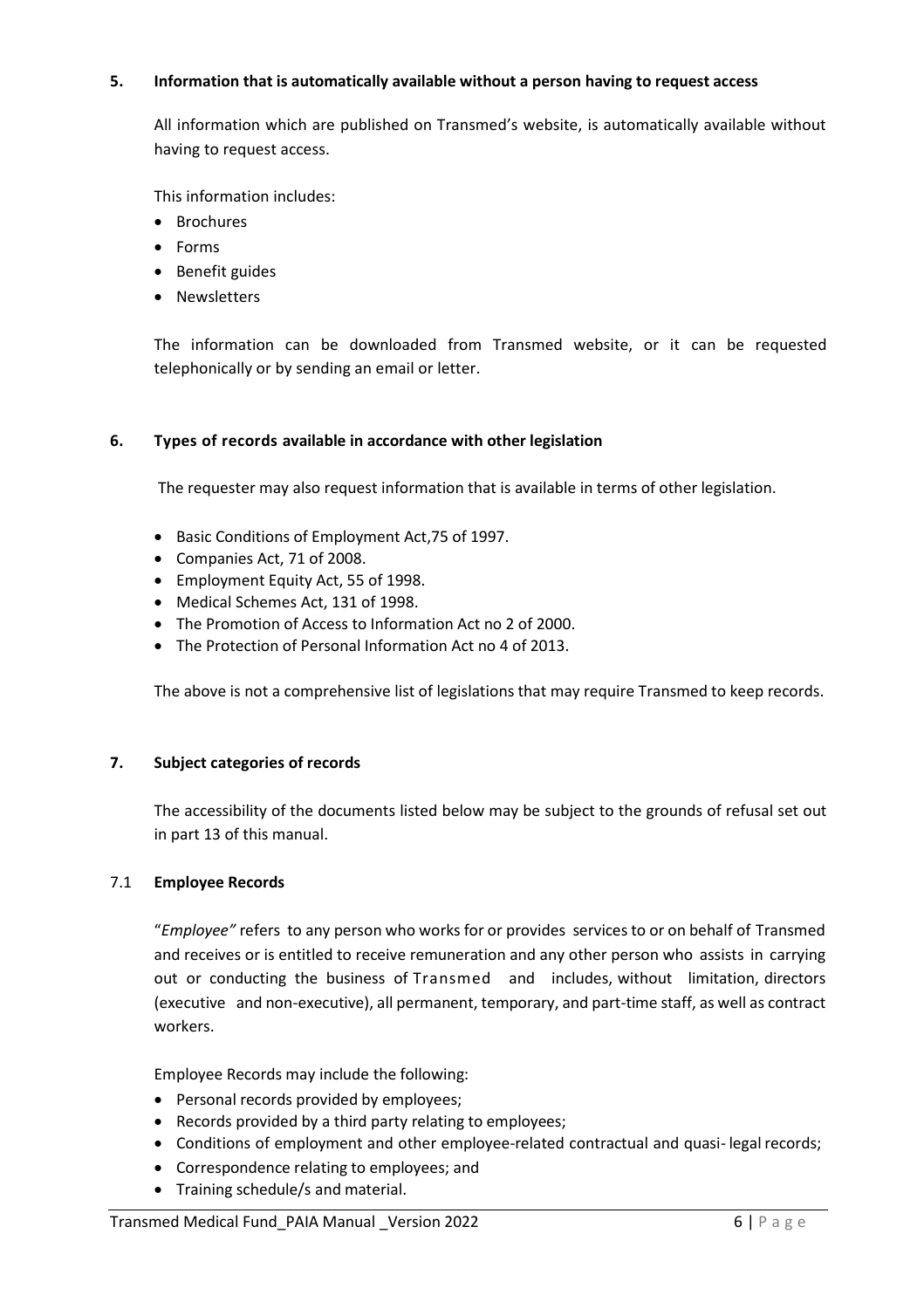#### 7.2 *Client Related Records*

"*Client"* refers to any natural or juristic entity that receives services from Transmed.

Client Records may include the following:

- Records provided by a client to an intermediary;
- Records provided by a third party;
- Records generated by or within Transmed relating to clients, including transactional records.

#### 7.3 *Scheme Related Records*

These records include, but are not limited to, the records which pertain to Transmed own affairs:

- Financial records;
- Operational records;
- Information technology policies and procedures;
- Marketing and communication records;
- Administrative records such as service level agreements and contracts;
- Statutory records;
- Internal policies and procedures.

#### 7.4 *Other Party Records*

- Additional records are held pertaining to other parties but not limited to:
- Suppliers;
- Intermediaries;
- Service Providers.

#### **8. Purpose of processing Personal Information**

The purpose for which we process personal information includes but is not limited to:

- Response to enquiries;
- Maintain client and service provider records;
- Administer member premiums and claims;
- Provide services to clients and service providers;
- Provide access to restricted pages on website and mobile app;
- Comply with legal requirements and industry regulations;
- Safety and security reasons;
- Processes records of other parties for business administration purposes.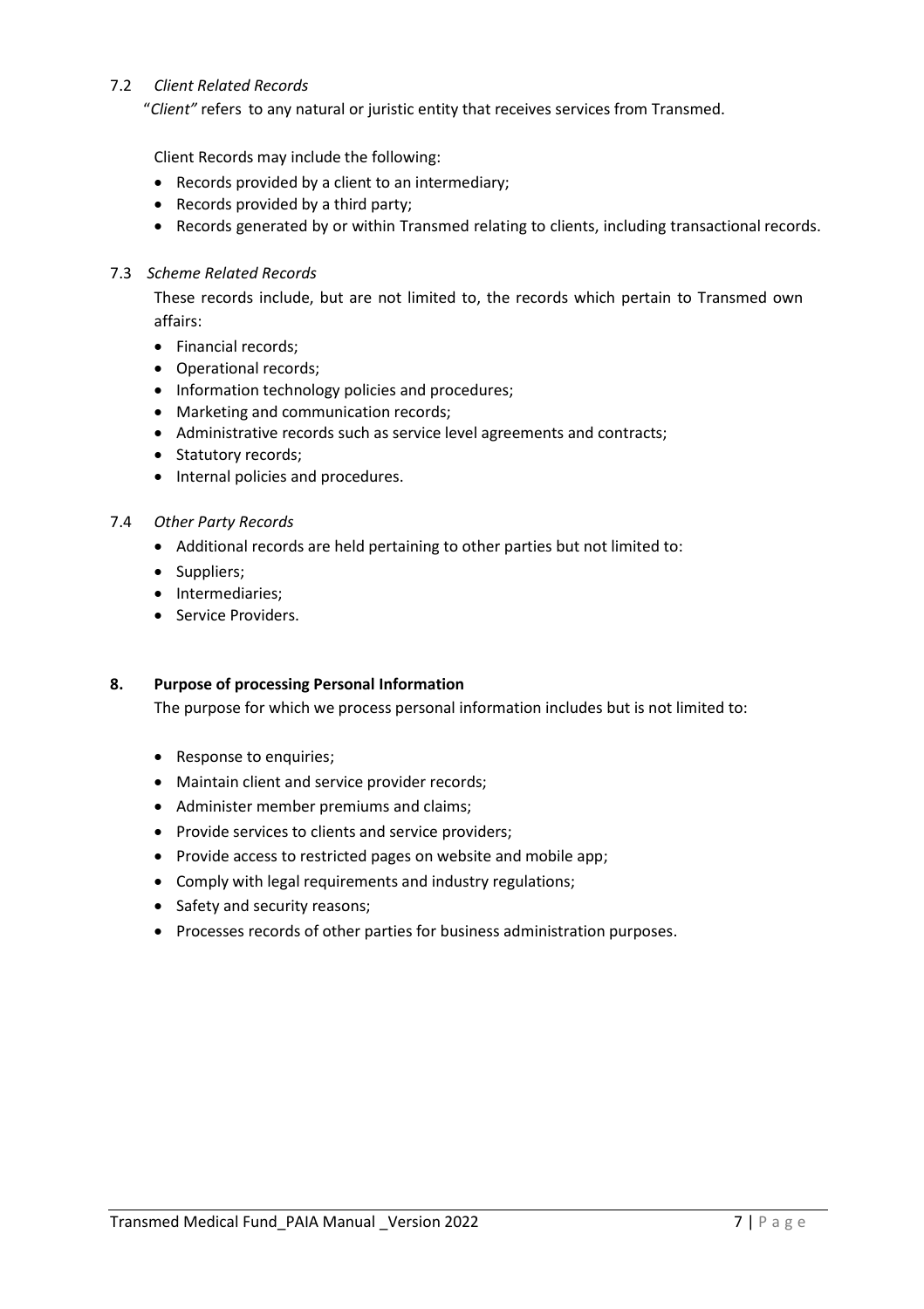#### **9. Categories of Data Subjects**

| <b>Category of data subject</b>              | <b>Categories of information and records</b>         |
|----------------------------------------------|------------------------------------------------------|
| <b>Employees</b>                             | Name, surname, ID number, physical and postal        |
|                                              | addresses, email address, contact details such as    |
|                                              | facsimile, telephone and cell numbers, bank details, |
|                                              | tax number, qualification records, training records. |
| <b>Clients</b>                               | Name, ID or passport number, date of birth, gender,  |
|                                              | marital status, language, Income, tax details        |
|                                              | physical and postal addresses, contact details such  |
|                                              | as e-mail address, facsimile, telephone and cell     |
|                                              | numbers, bank details.                               |
| Contracted Service Providers (Third parties) | Name of contact person, name of the entity,          |
|                                              | physical and postal addresses, contact details such  |
|                                              | as mail address, facsimile, telephone and cell       |
|                                              | numbers, financial information, tax related          |
|                                              | information, registration number, contracts, tender  |
|                                              | documentation.                                       |

#### **10. Recipients to whom Personal Information may be supplied**

Transmed may supply information or records to the following categories of recipients:

- Any relevant healthcare service providers, including healthcare practitioners, managed care facilities, network hospitals, pharmacies or any other health establishments;
- Any relevant regulatory authorities, including but not limited to the Council for Medical Schemes established in terms of the Medical Schemes Act, No. 131 of 1998;
- Any approved service provider, contractor or supplier with whom Transmed has an agreement;
- Any approved service providers who perform services on Transmed's behalf;
- Accredited managed care organisations;
- Accredited administrators;
- A requestor making a successful application for access in terms of PAIA.

#### **11. Transborder flows of personal information**

Transmed may transfer personal information to a third party who is in a foreign country (Namibia) to administer certain services. Transmed may from time to time make use of cloud service providers to store information outside of the borders of South Africa in which event Transmed shall ensure that the processing of the Personal Information is safeguarded by including the safety provisions in the agreement with the service provider. Other than this Transmed will not transfer any Personal information outside of the borders without a member's prior consent.

#### **12. Information Security Measures**

Transmed takes information security measures to ensure the integrity and confidentiality of personal information in Transmed's possession or under its control. Transmed takes appropriate, reasonable technical and organisational measures to prevent loss of, damage to, or unauthorised destruction of personal information and unlawful access to or processing of personal information.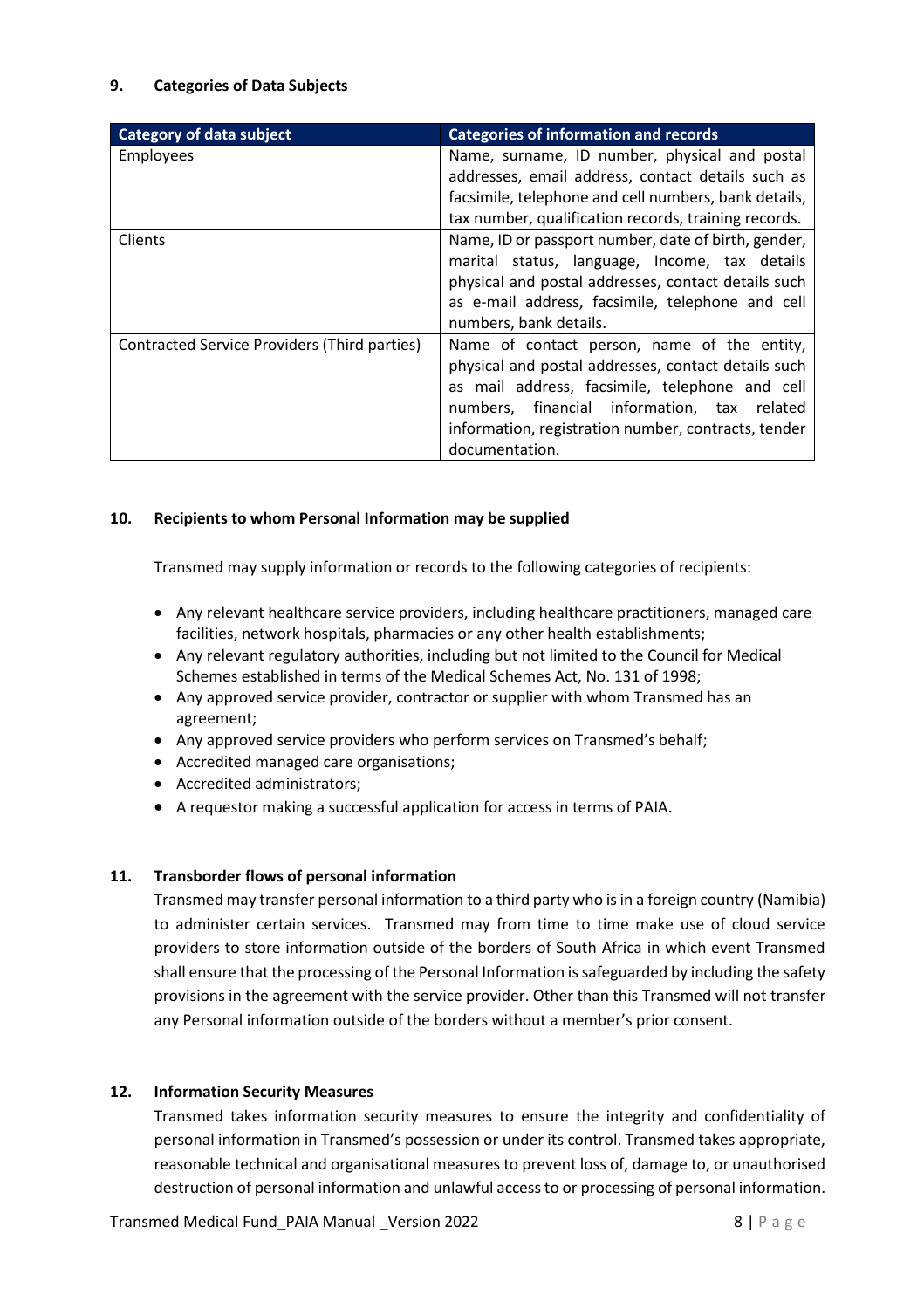#### **13. Groundsfor refusal of access to records**

Transmed may refuse a request for information based on the following:

- 13.1 Mandatory protection of the privacy of a third party who is a natural person, which would involve the unreasonable disclosure of personal information of that natural person;
- 13.2 Mandatory protection ofthe commercial information of a third party, if the recordcontains:
	- 13.2.1 Trade secrets of that third party;
	- 13.2.2 Financial, commercial, scientific, or technical information which disclosure could likely cause harm to the financial or commercial interests of that third party;
	- 13.2.3 Information disclosed in confidence by a third party to Transmed if the disclosure could put that third party at a disadvantage in negotiations or commercial competition.
- 13.3 Mandatory protection of certain confidential information of third parties if it is protected in terms of any agreement or legislation;
- 13.4. Mandatory protection of the safety of individuals and the protection of property;
- 13.5. Mandatory protection of records which would be regarded as privileged in legal proceedings;
- 13.6. The commercial activities of Transmed, which may include:
	- 13.6.1 Trade secrets of Transmed;
	- 13.6.2 Financial, commercial, scientific or technical information which disclosure could likelycause harm to the financial or commercial interests of Transmed;
	- 13.6.3 Information which, if disclosed, could put Transmed at a disadvantage in negotiations or commercial competition;
	- 13.6.4. A computer program which is owned by Transmed, and which is protected by copyright.
- 13.7 The research information of Transmed or a third party, if its disclosure would disclose the identity of the institution, the researcher or the subject matter of the research and would place the research at a serious disadvantage;
- 13.8 Requests for information that is clearly frivolous or vexatious, or which involve an unreasonable diversion of resources shall be refused.

#### **14. Access to records held by Transmed**

Records held by Transmed will be accessed only once the prerequisite requirements for access have been met by a requester. A requester is any person making a request for access to a record of or held by Transmed. There are two types of requesters: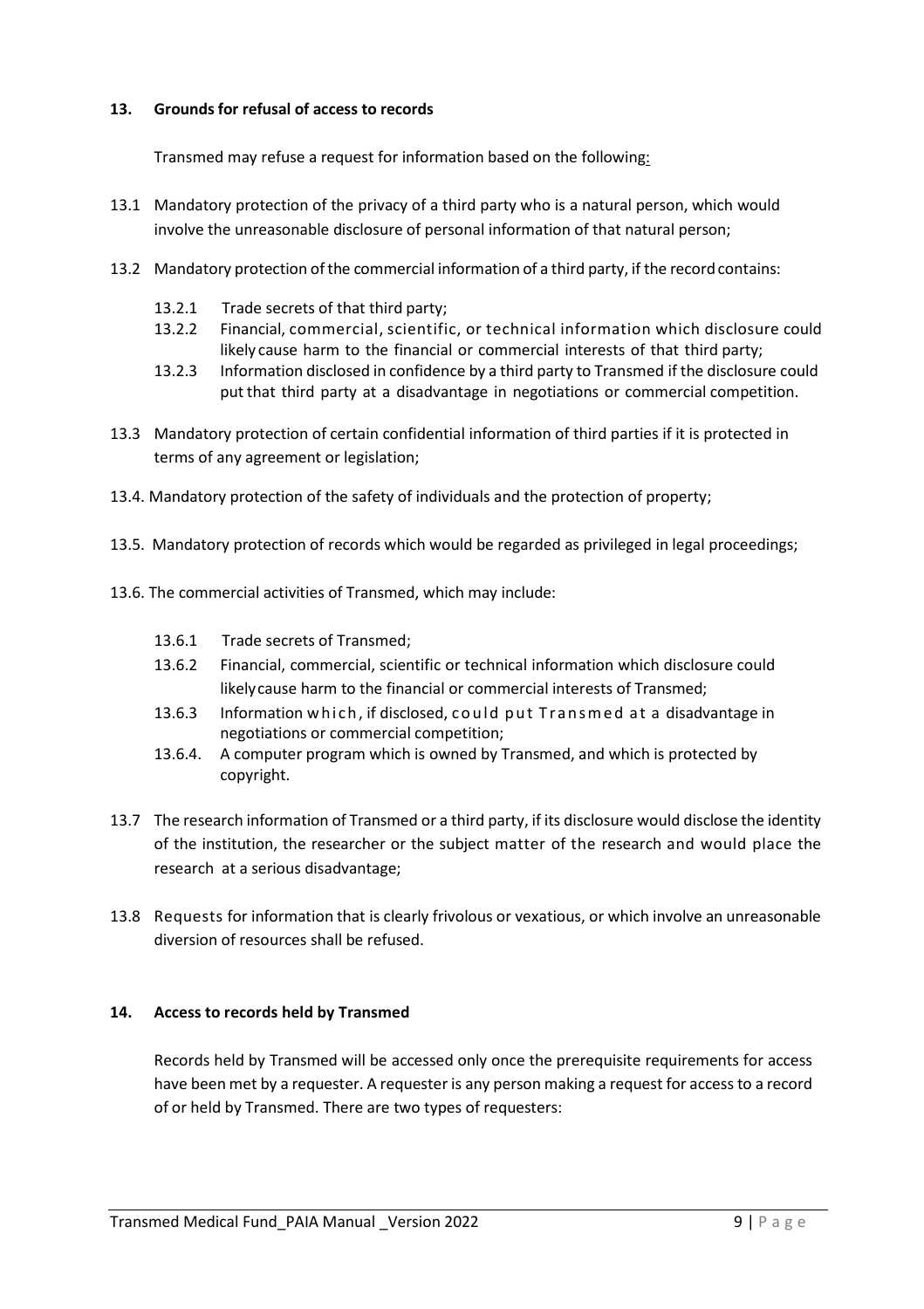#### 14.1. *Personal requester*

A personal requester is a requester who is seeking access to a record containing personal information about the requester. Transmed will voluntarily provide the requested information or give access to any record with regard to the requester's personal information. The prescribed fee for reproduction of the information requested will be charged.

#### 14.2. *Other requester*

This requester (other than a personal requester) is entitled to request access to information on third parties. However, Transmed is not obliged to voluntarily grant access. The requester must fulfill the prerequisite requirements for access in terms of the Act, including the payment of a request and access fee.

#### **15. Request procedure**

- 15.1. A requester requiring access to information held by a Transmed or by the administrator on behalf of Transmed must complete the prescribed form. Refer to Annexure A.
- 15.2. Submit the completed form to the Information Officer at the postal or physical address, fax number or electronic mail address recorded in section 3 of this manual and pay a request fee and a deposit, where so advised.
- 15.3 The prescribed form must be completed with enough particularity to at least enable the Information Officer to identify:
	- 15.3.1. The record or records requested;
	- 15.3.2. The identity number of the requester;
	- 15.3.3. The form of access required, if the request is granted;
	- 15.3.4. The e-mail, postal address, or fax number of the requester.
- 15.4. If a request is made on behalf of another person, then the requester must submit proof of the capacity in which the requester is making the request to the reasonable satisfaction of the Information Officer.
- 15.5. The requester must state that he/she requires the information in order to exercise or protect a right, and clearly state what the nature of the right to be exercised or protected. In addition, the requester must clearly specify why the record is necessary to exercise or protect such a right.
- 15.6. Transmed will process the request within 30 days, unless the requester has stated special reasons which would satisfy the Information Officer that circumstances dictate that the above time periods could not be complied with.
- 15.7. The requester will be informed in writing whether access has been granted or denied. If, in addition, the requester requires the reasons for the decision in any other manner, he/she must state the manner and the particulars so required.
- 15.8. If an individual is unable to complete the prescribed form because of illiteracy or disability, such a person may make the request orally to the Information Officer.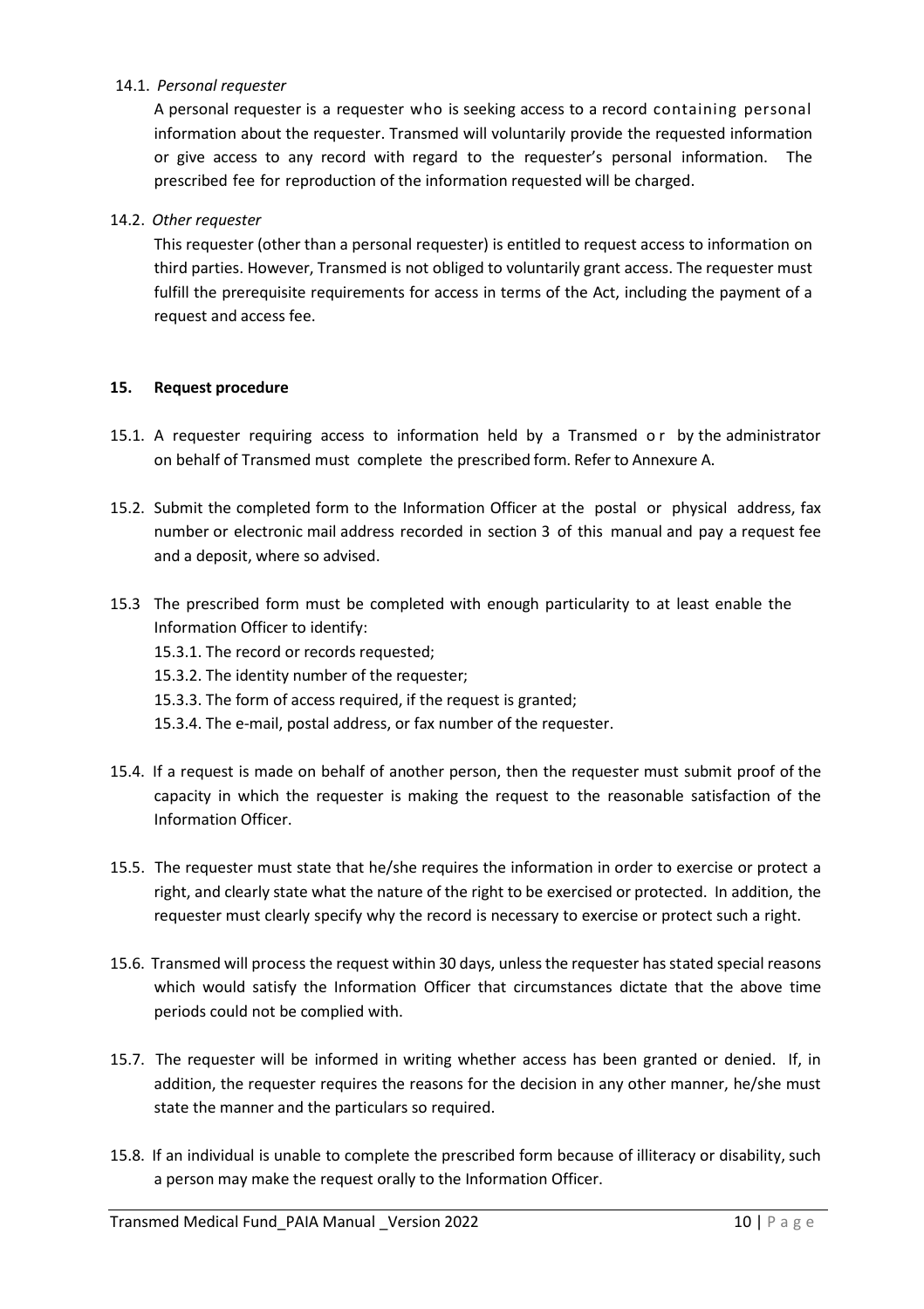15.9. Where applicable, the requester must pay the prescribed fee if applicable before any further processing can take place.

#### **16. Decision**

- 16.1. Transmed will, within 30 days of receipt of the request, decide whether to grant or decline the request and give notice with reasons (if required) to that effect.
- 16.2. The 30-day period within which Transmed must decide whether to grant or refuse the request, may be extended for a further period of not more than 30 daysif the request isfor a large number of information, or the request requires a search for information held at another office of Transmed and the information cannot reasonably be obtained within the original 30-day period. The Information Officer will notify the requester in writing should an extension be sought.

#### **17 Remedies available when Transmed refuses a requestor**

#### 17.1. *Internal Remedies*

Transmed does not have internal appeal proceduresregarding PAIA and POPIA Act request for access to information. Therefore, the decision made by the Information Officer is final. Requesters who are dissatisfied with a decision of the Information Officer will have to exercise external remedies at their disposal.

#### 17.2. *External Remedies*

A requester or a third party, who is dissatisfied with an Information Officer's refusal to disclose information, or the disclosed information may within 30 days of notification of the decision, apply to the Constitutional Court, the High Court, or another court of similar status for relief.

#### **18. Fees**

#### 18.1. The Act provides for two types of fees, namely:

- A request fee, which will be a standard fee; and
- An access fee will be calculated by taking into account reproduction costs, search and preparation time and cost, as well as postal costs.
- 18.2. When the request is received by the Information Officer, the Officer will by notice require the requester, other than a personal requester, to pay the regulated prescribed request fee (if any) before further processing of the request.
- 18.3. The Information Officer can withhold a record until the requester has paid the fees as indicated.
- 18.4. A requester whose request for access to a record has been granted, must pay an access fee for reproduction, for search, preparation and for any time reasonably required in excess of the prescribed hours to search for and prepare the record(s) for disclosure including making arrangements to make it available in the requested format.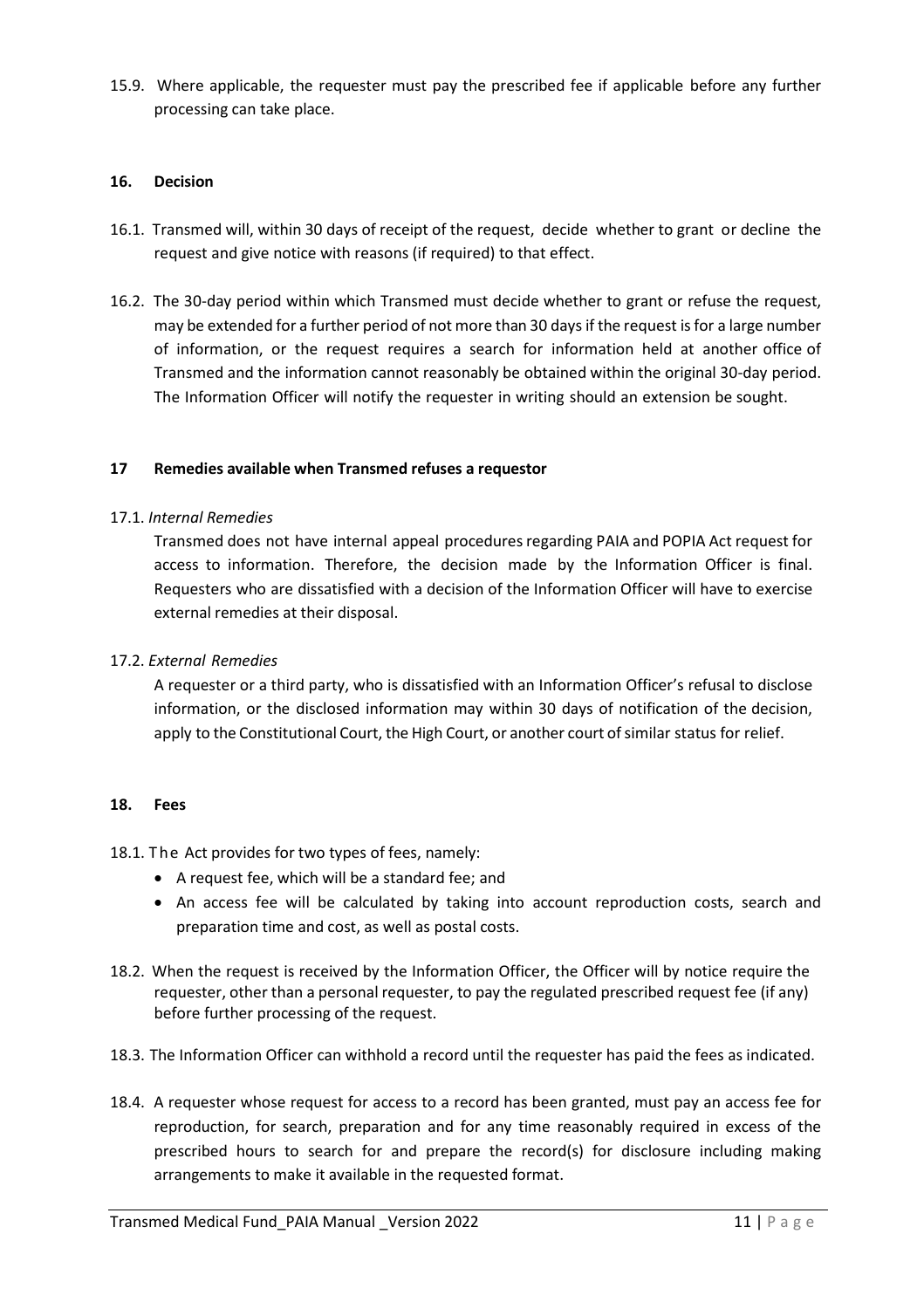#### *Request Fees*

Where a requester submits a legitimate request for access to information held by Transmed, a request fee is payable up-front before the request will be processed.

#### *Access Fees*

An access fee is payable in all instances where a request for access to information is granted, except in those instances where payment of an access fee is specially excluded in terms of the PAIA Act, or an extension is determined by the Minister in terms of section 54 (8) of the PAIA Act.

The applicable access fees payable is:

| <b>Item</b> | <b>Description</b>                                            | <b>Fee</b>                  |
|-------------|---------------------------------------------------------------|-----------------------------|
| 1.          | The request fee payable by every requester                    | R140.00                     |
| 2.          | Photocopy/printed black & white copy of A4-size page          | R2.00 per page or part      |
|             |                                                               | thereof                     |
| 3.          | Printed copy of A4-size page                                  | R2.00 per page or part      |
|             |                                                               | thereof                     |
| 4.          | For a copy in a computer-readable form on:                    |                             |
|             | Flash drive (to be provided by requestor)                     | R40.00                      |
|             | <b>Compact Disc</b><br>$\bullet$                              |                             |
|             | If provided by requestor                                      | R40.00                      |
|             | If provided to the requestor                                  | R60.00                      |
| 5.          | For a transcription of visual pages per A4-siza page          | Service to be outsourced.   |
| 6.          | Copy of visual images                                         | Will<br>depend<br>the<br>on |
|             |                                                               | quotation from Service      |
|             |                                                               | Provider                    |
| 7.          | Transcription of an audio record, per A4-size page            | R24.00                      |
| 8.          | Copy of an audio record on:                                   |                             |
|             | Flash drive (to be provided by requestor)                     | R40.00                      |
|             | <b>Compact Disc</b><br>$\bullet$                              |                             |
|             | If provided by requestor                                      | R40.00                      |
|             | If provided to the requestor                                  | R60.00                      |
| 9.          | To search for and prepare the record for disclosure for each  | R145.00                     |
|             | hour or part of an hour, excluding the first hour, reasonably |                             |
|             | required for such search and preparation.                     |                             |
|             | To not exceed a total cost of                                 | R435.00                     |
| 10.         | Deposit: If search exceeds 6 hours                            | One third of amount per     |
|             |                                                               | calculated<br>request<br>in |
|             |                                                               | terms of items 2 to 8       |
| 11.         | Postage, e-mail, or any other electronic transfer             | Actual expense, if any.     |

These fees are subject to amendment without notice.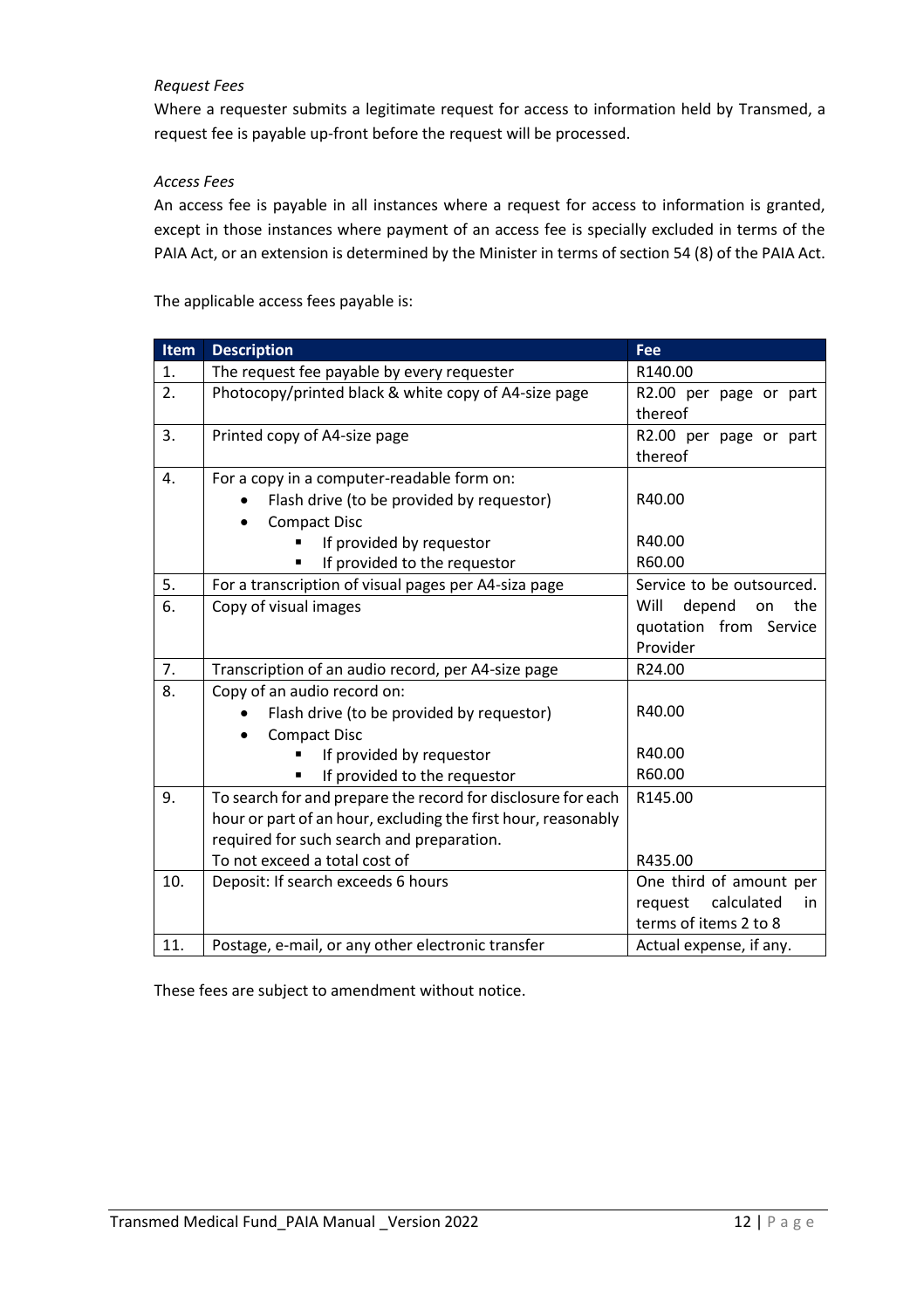#### **19. Availability of the Manual**

A copy of this Manual is available for public inspection as follows:

- At the physical address of Transmed Medical Fund during normal business hours
- On Transmed website
- From the Information Officer

#### **20. Updating of the manual**

Transmed will on a regular basis update this manual as deemed necessary.

| <b>Authorised: Petrus Wassermann</b> | <b>Version 2</b> | <b>Effective Date: 2022.04.12</b>                        |
|--------------------------------------|------------------|----------------------------------------------------------|
| <b>Position: Principal Officer</b>   | Page 1-28        | <b>File Reference:</b> Transmed Medical Fund PAIA Manual |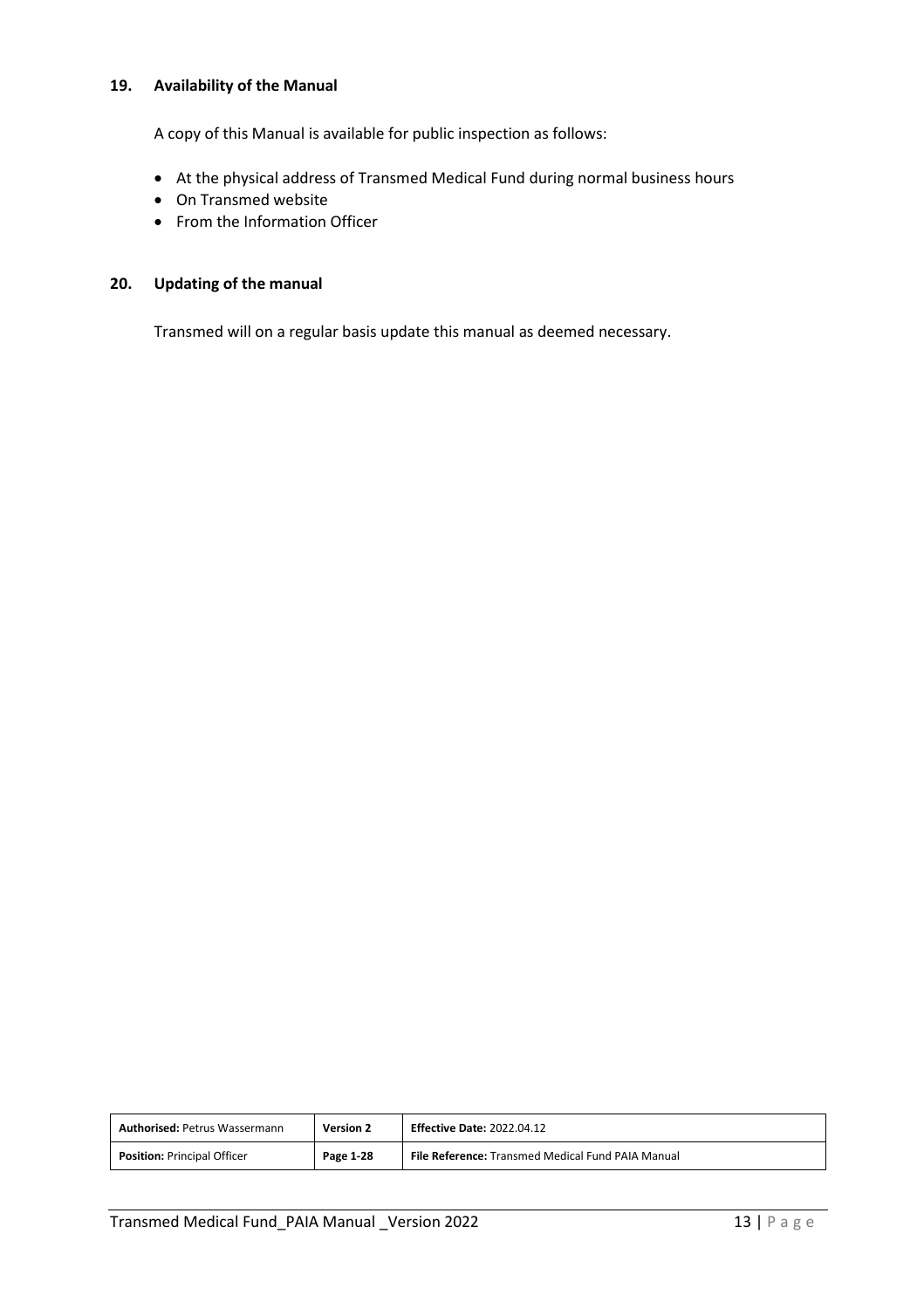## **ANNEXURE A**

## **FORM 1a**

# **REQUEST FOR A COPY OF THE GUIDE**

# **[Regulation 2]**

| TO: | *Regulator |  |  |  |  |  |  |
|-----|------------|--|--|--|--|--|--|
|     |            |  |  |  |  |  |  |
|     |            |  |  |  |  |  |  |
|     |            |  |  |  |  |  |  |
|     |            |  |  |  |  |  |  |

*(Address)*

| ι,                                                     |         |  |           |       |  |
|--------------------------------------------------------|---------|--|-----------|-------|--|
| Full names:                                            |         |  |           |       |  |
| In my capacity as: (mark with "x") Information officer |         |  |           | Other |  |
| Name of *public/private body: (if                      |         |  |           |       |  |
| applicable)                                            |         |  |           |       |  |
| <b>Postal Address:</b>                                 |         |  |           |       |  |
| <b>Street Address:</b>                                 |         |  |           |       |  |
| E-mail Address:                                        |         |  |           |       |  |
| Facsimile:                                             |         |  |           |       |  |
| Contact numbers:                                       | Tel(B): |  | Cellular: |       |  |

### hereby request the following copy/copies of the Guide:

| Language (mark with "X") | No of copies | Language (mark with "X") | No of copies |
|--------------------------|--------------|--------------------------|--------------|
| Sepedi                   |              | Sesotho                  |              |
| Setswana                 |              | siSwati                  |              |
| Tshivenda                |              | Xitsonga                 |              |
| Afrikaans                |              | English                  |              |
| isiNdebele               |              | isiXhosa                 |              |
| isiZulu                  |              |                          |              |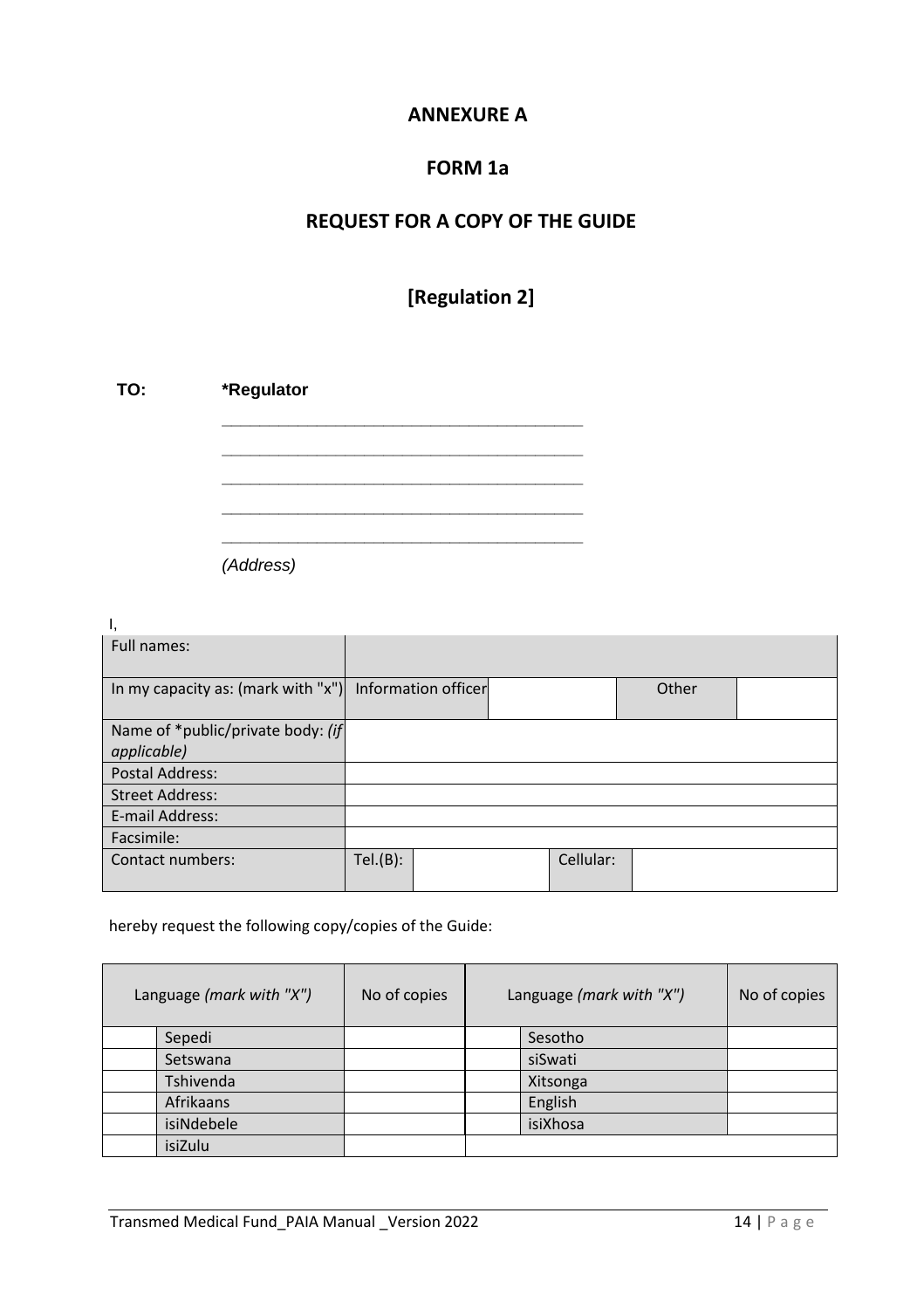### Manner of collection *(mark with "x"):*

| Personal<br>collection | Postal address | Facsimile | Electronic communication<br>(Please specify) |
|------------------------|----------------|-----------|----------------------------------------------|
|                        |                |           |                                              |

Signed at \_\_\_\_\_\_\_\_\_\_\_\_\_\_\_\_\_\_\_\_ this \_\_\_\_\_\_\_\_\_\_\_ day of \_\_\_\_\_\_\_\_\_\_\_\_\_\_\_\_ 20 \_\_\_\_\_\_\_\_\_

Signature of requester

\_\_\_\_\_\_\_\_\_\_\_\_\_\_\_\_\_\_\_\_\_\_\_\_\_\_\_\_\_\_\_\_\_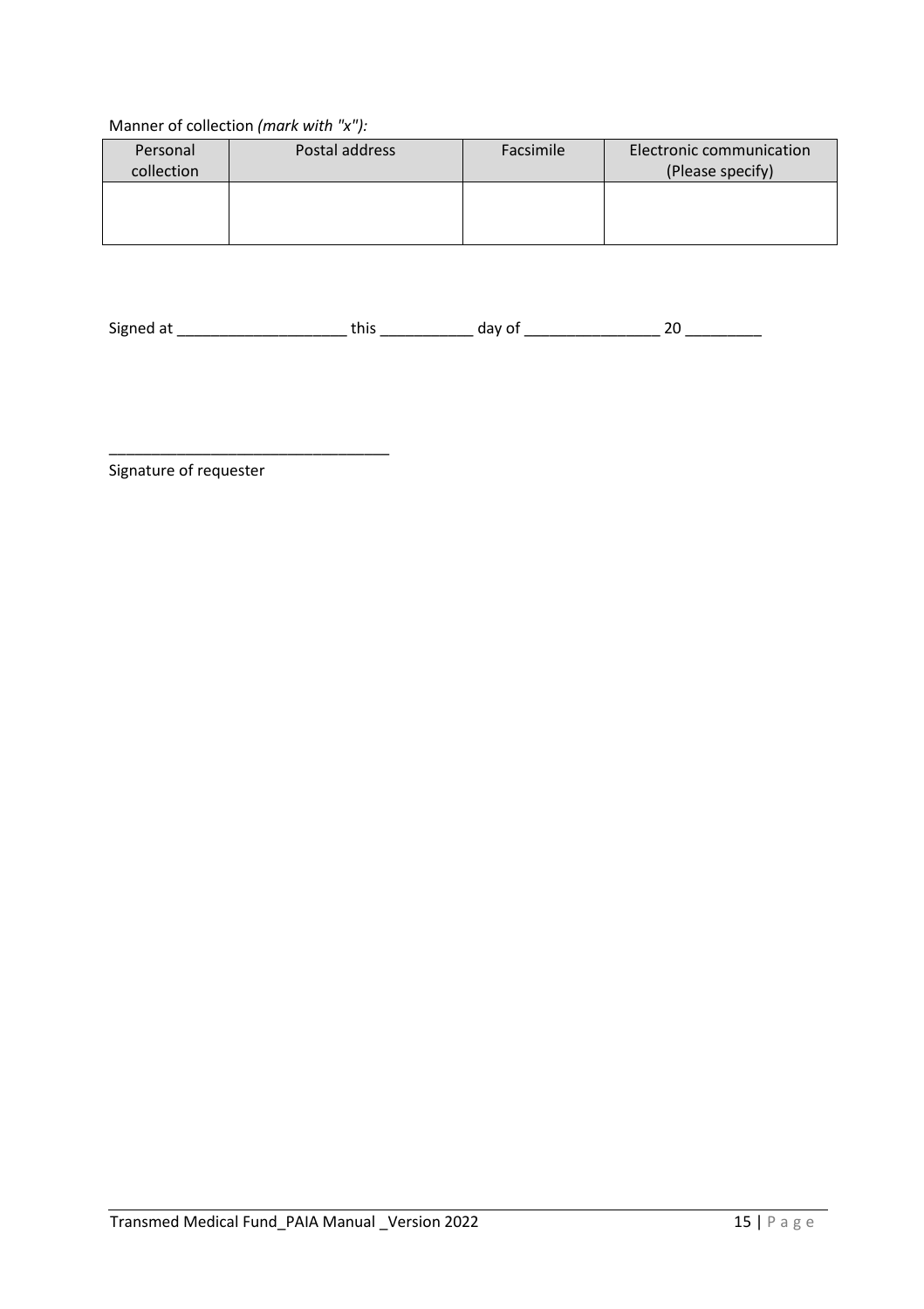# **FORM 1b**

# **REQUEST FOR A COPY OF THE GUIDE**

# **[Regulation 3]**

**\_\_\_\_\_\_\_\_\_\_\_\_\_\_\_\_\_\_\_\_\_\_\_\_\_\_\_\_\_\_\_\_\_\_\_\_\_\_ \_\_\_\_\_\_\_\_\_\_\_\_\_\_\_\_\_\_\_\_\_\_\_\_\_\_\_\_\_\_\_\_\_\_\_\_\_\_ \_\_\_\_\_\_\_\_\_\_\_\_\_\_\_\_\_\_\_\_\_\_\_\_\_\_\_\_\_\_\_\_\_\_\_\_\_\_ \_\_\_\_\_\_\_\_\_\_\_\_\_\_\_\_\_\_\_\_\_\_\_\_\_\_\_\_\_\_\_\_\_\_\_\_\_\_ \_\_\_\_\_\_\_\_\_\_\_\_\_\_\_\_\_\_\_\_\_\_\_\_\_\_\_\_\_\_\_\_\_\_\_\_\_\_**

## **TO: \*Information Officer**

*(Address)*

I,

| Full names:                        |                     |           |       |  |
|------------------------------------|---------------------|-----------|-------|--|
|                                    |                     |           |       |  |
| In my capacity as: (mark with "x") | Information officer |           | Other |  |
|                                    |                     |           |       |  |
| Name of *public/private body: (if  |                     |           |       |  |
| <i>applicable</i> )                |                     |           |       |  |
| <b>Postal Address:</b>             |                     |           |       |  |
| <b>Street Address:</b>             |                     |           |       |  |
| E-mail Address:                    |                     |           |       |  |
| Facsimile:                         |                     |           |       |  |
| Contact numbers:                   | Tel(B):             | Cellular: |       |  |
|                                    |                     |           |       |  |

Hereby request the following copy/copies of the Guide:

| Language (mark with "X") |            | No of copies | Language (mark with "X") |         | No of copies |
|--------------------------|------------|--------------|--------------------------|---------|--------------|
|                          | Sepedi     |              |                          | Sesotho |              |
|                          | Setswana   |              |                          | siSwati |              |
|                          | Tshivenda  |              | Xitsonga                 |         |              |
|                          | Afrikaans  |              |                          | English |              |
|                          | isiNdebele |              | isiXhosa                 |         |              |
|                          | isiZulu    |              |                          |         |              |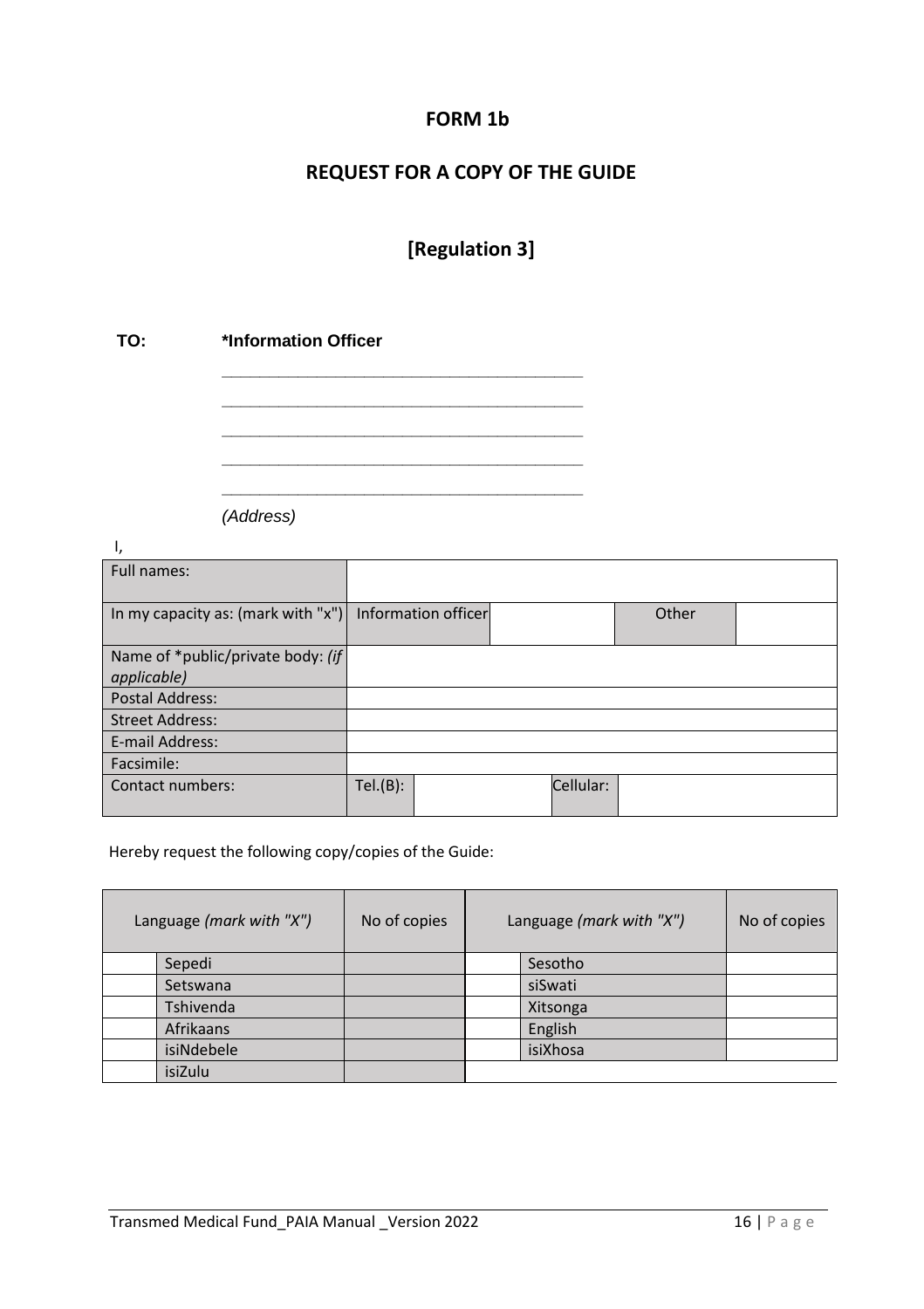### Manner of collection *(mark with "x"):*

| Personal<br>collection | Postal address | Facsimile | <b>Electronic communication</b><br>(Please specify) |
|------------------------|----------------|-----------|-----------------------------------------------------|
|                        |                |           |                                                     |

Signed at \_\_\_\_\_\_\_\_\_\_\_\_\_\_\_\_\_\_\_\_ this \_\_\_\_\_\_\_\_\_\_\_ day of \_\_\_\_\_\_\_\_\_\_\_\_\_\_\_\_ 20 \_\_\_\_\_\_\_\_\_

Signature of requester

\_\_\_\_\_\_\_\_\_\_\_\_\_\_\_\_\_\_\_\_\_\_\_\_\_\_\_\_\_\_\_\_\_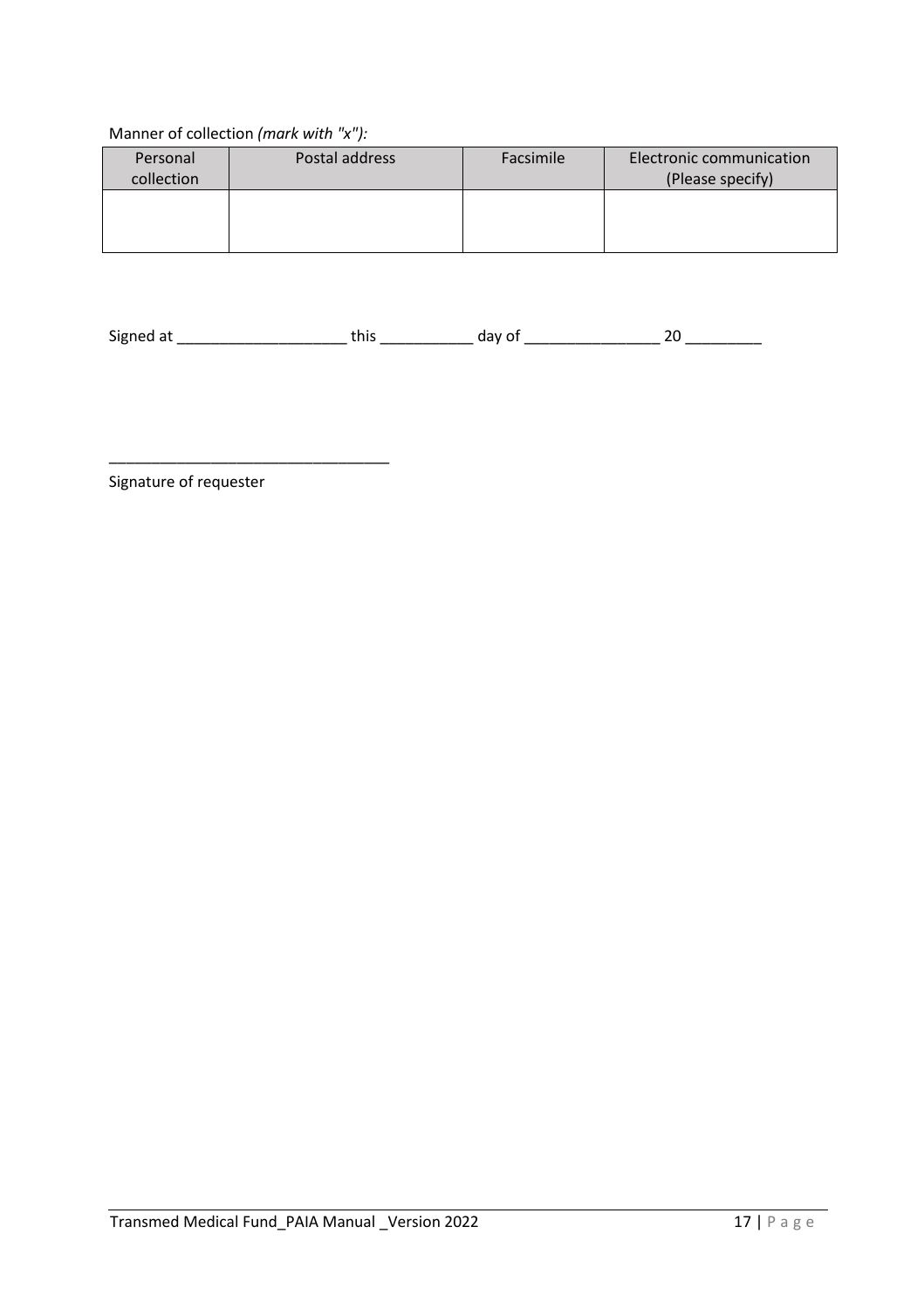### **FORM 2**

# **REQUEST FOR ACCESS TO RECORD**

# **[Regulation 7]**

#### **NOTE:**

- *1. Proof of identity must be attached by the requester.*
- *2. If requests made on behalf of another person, proof of such authorisation, must be attached to this form.*

| TO:                                      |        | *Information Officer           |                      |            |                                              |
|------------------------------------------|--------|--------------------------------|----------------------|------------|----------------------------------------------|
|                                          |        |                                |                      |            |                                              |
|                                          |        |                                |                      |            |                                              |
| E-mail address:                          |        |                                |                      |            |                                              |
| Fax number:                              |        |                                |                      |            |                                              |
| Mark with an "X"                         |        |                                |                      |            |                                              |
|                                          |        | Request is made in my own name |                      |            | Request is made on behalf of another person. |
|                                          |        |                                | PERSONAL INFORMATION |            |                                              |
| <b>Full Names:</b>                       |        |                                |                      |            |                                              |
| Identity Number:                         |        |                                |                      |            |                                              |
| in<br>Capacity                           | which  |                                |                      |            |                                              |
| request is made:<br>(When made on behalf |        |                                |                      |            |                                              |
| of another person)                       |        |                                |                      |            |                                              |
| <b>Postal Address:</b>                   |        |                                |                      |            |                                              |
| <b>Street Address:</b>                   |        |                                |                      |            |                                              |
| E-mail Address:                          |        |                                |                      |            |                                              |
|                                          |        | Tel. (B):                      |                      | Facsimile: |                                              |
| <b>Contact Numbers:</b>                  |        | Cellular:                      |                      |            |                                              |
| Full names of person                     |        |                                |                      |            |                                              |
| whose<br>on                              | behalf |                                |                      |            |                                              |
| request are made: (if<br>applicable      |        |                                |                      |            |                                              |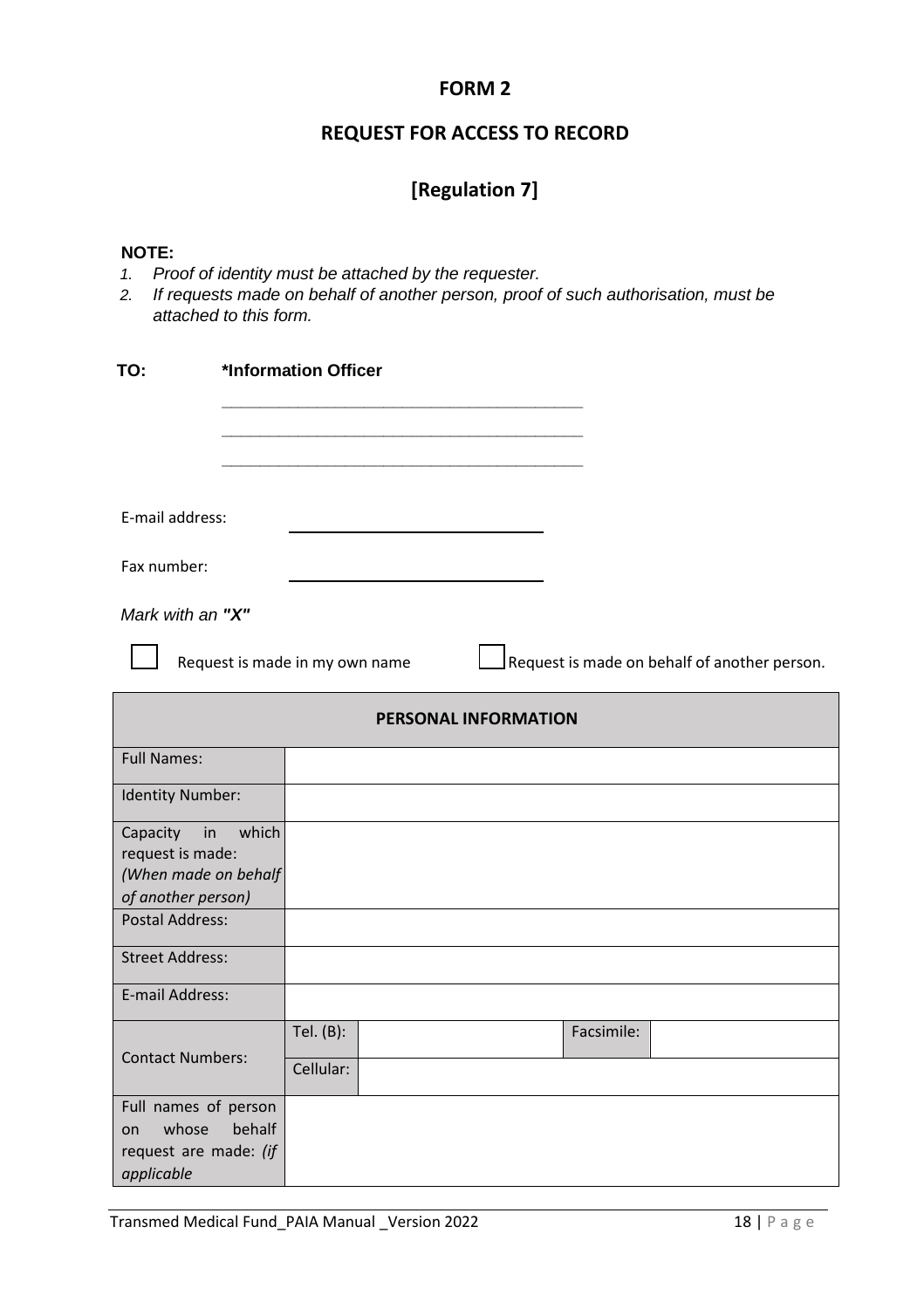| Identity Number:                           |           |                                                                                                                                                                                                                                                                                                                   |            |  |
|--------------------------------------------|-----------|-------------------------------------------------------------------------------------------------------------------------------------------------------------------------------------------------------------------------------------------------------------------------------------------------------------------|------------|--|
| <b>Postal Address:</b>                     |           |                                                                                                                                                                                                                                                                                                                   |            |  |
| <b>Street Address:</b>                     |           |                                                                                                                                                                                                                                                                                                                   |            |  |
| E-mail Address:                            |           |                                                                                                                                                                                                                                                                                                                   |            |  |
| <b>Contact Numbers:</b>                    | Tel. (B): |                                                                                                                                                                                                                                                                                                                   | Facsimile: |  |
|                                            | Cellular: |                                                                                                                                                                                                                                                                                                                   |            |  |
|                                            |           | PARTICULARS OF RECORD REQUESTED                                                                                                                                                                                                                                                                                   |            |  |
|                                            |           | Provide full particulars of the record to which access is requested, including the reference number if that<br>is known to you, to enable the record to be located. (If the provided space is inadequate, please continue<br>on a separate page and attach it to this form. All additional pages must be signed.) |            |  |
| Description of record                      |           |                                                                                                                                                                                                                                                                                                                   |            |  |
| or relevant part of the                    |           |                                                                                                                                                                                                                                                                                                                   |            |  |
| record:                                    |           |                                                                                                                                                                                                                                                                                                                   |            |  |
|                                            |           |                                                                                                                                                                                                                                                                                                                   |            |  |
| Reference number, if                       |           |                                                                                                                                                                                                                                                                                                                   |            |  |
| available:                                 |           |                                                                                                                                                                                                                                                                                                                   |            |  |
| Any further particulars                    |           |                                                                                                                                                                                                                                                                                                                   |            |  |
| of record:                                 |           |                                                                                                                                                                                                                                                                                                                   |            |  |
|                                            |           |                                                                                                                                                                                                                                                                                                                   |            |  |
|                                            |           |                                                                                                                                                                                                                                                                                                                   |            |  |
|                                            |           |                                                                                                                                                                                                                                                                                                                   |            |  |
|                                            |           | <b>TYPE OF RECORD</b><br>(Mark the applicable box with an " $X$ ")                                                                                                                                                                                                                                                |            |  |
| Record is in written or printed form:      |           |                                                                                                                                                                                                                                                                                                                   |            |  |
| computer-generated images, sketches, etc.) |           | Record comprises virtual images: (this includes photographs, slides, video recordings,                                                                                                                                                                                                                            |            |  |
|                                            |           | Record consists of recorded words or information which can be reproduced in sound:                                                                                                                                                                                                                                |            |  |
|                                            |           | Record is held on a computer or in an electronic, or machine-readable form:                                                                                                                                                                                                                                       |            |  |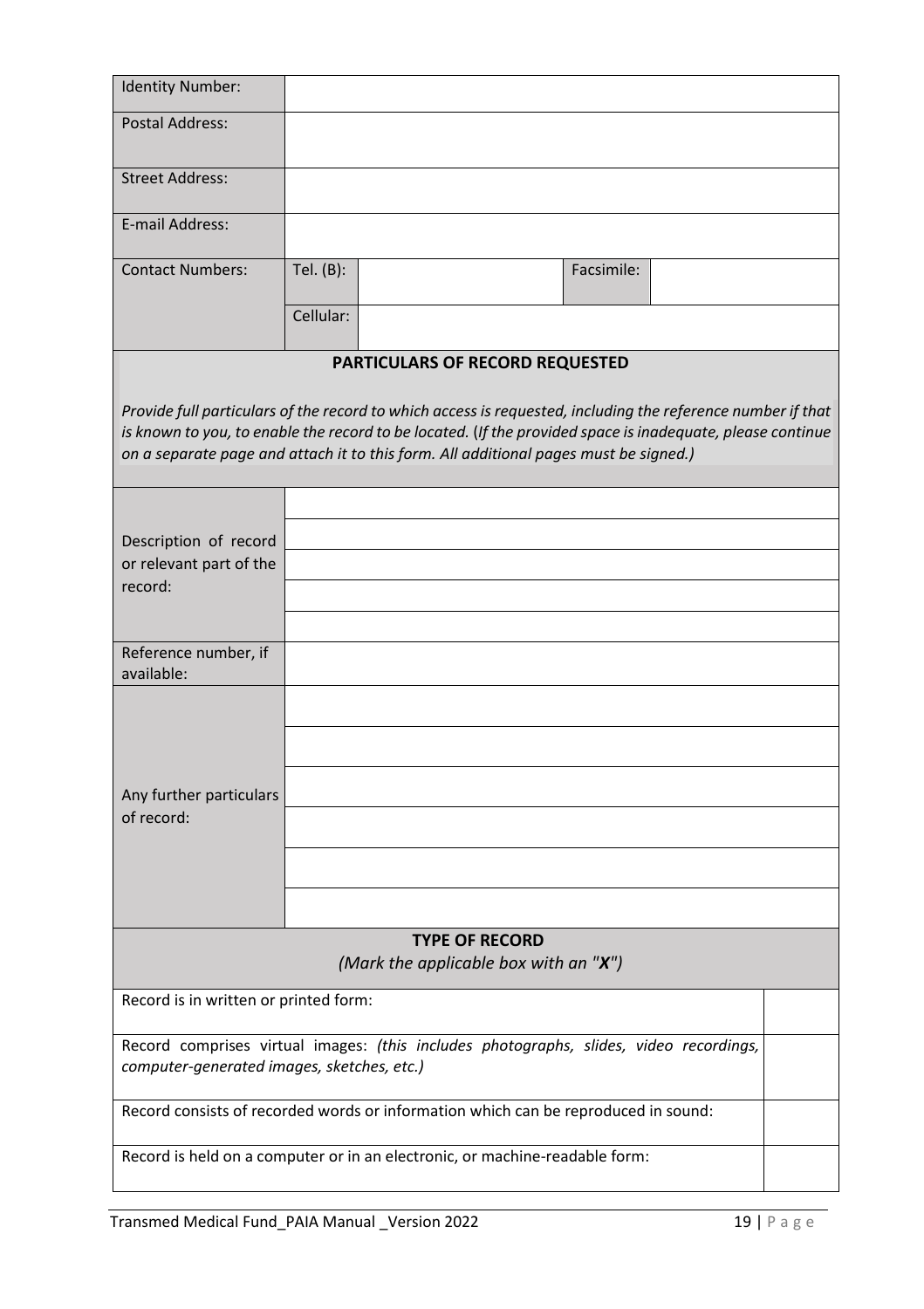# **FORM OF ACCESS**

#### *(Mark the applicable box with an "X")*

| (Mark the applicable box with an " $X$ ")                                                                                                               |  |
|---------------------------------------------------------------------------------------------------------------------------------------------------------|--|
| Printed copy of record: (including copies of any virtual images, transcriptions and                                                                     |  |
| information held on computer or in an electronic or machine-readable form)                                                                              |  |
| Written or printed transcription of virtual images: (this includes photographs, slides, video<br>recordings, computer-generated images, sketches, etc.) |  |
|                                                                                                                                                         |  |
| Transcription of soundtrack: (written or printed document)                                                                                              |  |
| Copy of record on flash drive: (including virtual images and soundtracks)                                                                               |  |
| Copy of record on compact disc drive: (including virtual images and soundtracks)                                                                        |  |
| Copy of record saved on cloud storage server:                                                                                                           |  |
| <b>MANNER OF ACCESS</b>                                                                                                                                 |  |
| (Mark the applicable box with an " $X$ ")                                                                                                               |  |
| Personal inspection of record at registered address of public/private body: (including listening                                                        |  |
| to recorded words, information which can be reproduced in sound, or information held on                                                                 |  |
| computer or in an electronic or machine-readable form)                                                                                                  |  |
| Postal services to postal address:                                                                                                                      |  |
| Postal services to street address:                                                                                                                      |  |
| Courier service to street address:                                                                                                                      |  |
| Facsimile of information in written or printed format: (including transcriptions)                                                                       |  |
| E-mail of information: (including soundtracks if possible)                                                                                              |  |
| Cloud share/file transfer:                                                                                                                              |  |
| Preferred language:                                                                                                                                     |  |
| (Note that if the record is not available in the language you prefer, access may be granted in<br>the language in which the record is available)        |  |
|                                                                                                                                                         |  |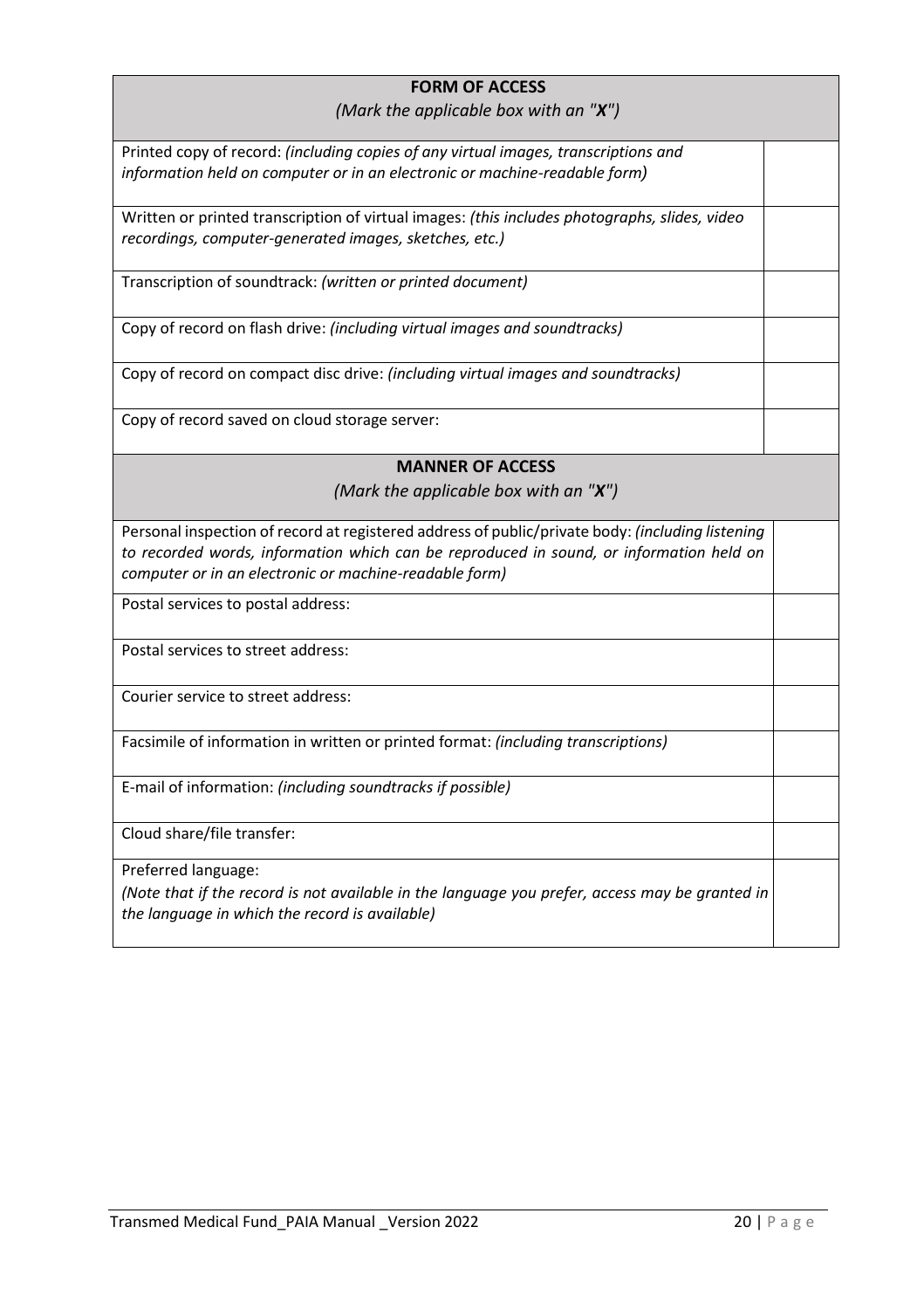#### **PARTICULARS OF RIGHT TO BE EXERCISED OR PROTECTED**

*If the provided space is inadequate, please continue on a separate page and attach it to this Form. The requester must sign all the additional pages.* 

| Indicate which right is to<br>be exercised or |  |
|-----------------------------------------------|--|
|                                               |  |
| Protected:                                    |  |
|                                               |  |
|                                               |  |
|                                               |  |
| Explain why the record                        |  |
| requested is required                         |  |
| for the exercise or                           |  |
| the<br>protection of                          |  |
| aforementioned right:                         |  |

| <b>FEES</b>   |                                                                                                                                                                |  |  |  |  |  |  |
|---------------|----------------------------------------------------------------------------------------------------------------------------------------------------------------|--|--|--|--|--|--|
| a)            | A request fee must be paid before the request will be considered.                                                                                              |  |  |  |  |  |  |
| b)            | You will be notified of the amount of the access fee to be paid.                                                                                               |  |  |  |  |  |  |
| $\mathcal{C}$ | The fee payable for access to a record depends on the form in which access is required and the<br>reasonable time required to search for and prepare a record. |  |  |  |  |  |  |
| d)            | If you qualify for exemption of the payment of any fee, please state the reason for exemption                                                                  |  |  |  |  |  |  |
| Reason:       |                                                                                                                                                                |  |  |  |  |  |  |
|               |                                                                                                                                                                |  |  |  |  |  |  |
|               |                                                                                                                                                                |  |  |  |  |  |  |

You will be notified in writing whether your request has been approved or denied and if approved the costs relating to your request, if any. Please indicate your preferred manner of correspondence:

| <b>Postal address</b> | Facsimile | <b>Electronic communication</b><br>(Please specify) |
|-----------------------|-----------|-----------------------------------------------------|
|                       |           |                                                     |

| $\overline{\phantom{a}}$<br>-Signed at |  |  |
|----------------------------------------|--|--|
|                                        |  |  |

#### \_\_\_\_\_\_\_\_\_\_\_\_\_\_\_\_\_\_\_\_\_\_\_\_\_\_\_\_\_\_\_\_\_\_\_\_\_\_\_\_\_\_\_\_\_\_\_\_\_\_\_\_\_\_\_\_\_\_\_\_\_ *Signature of Requester / person on whose behalf request is made*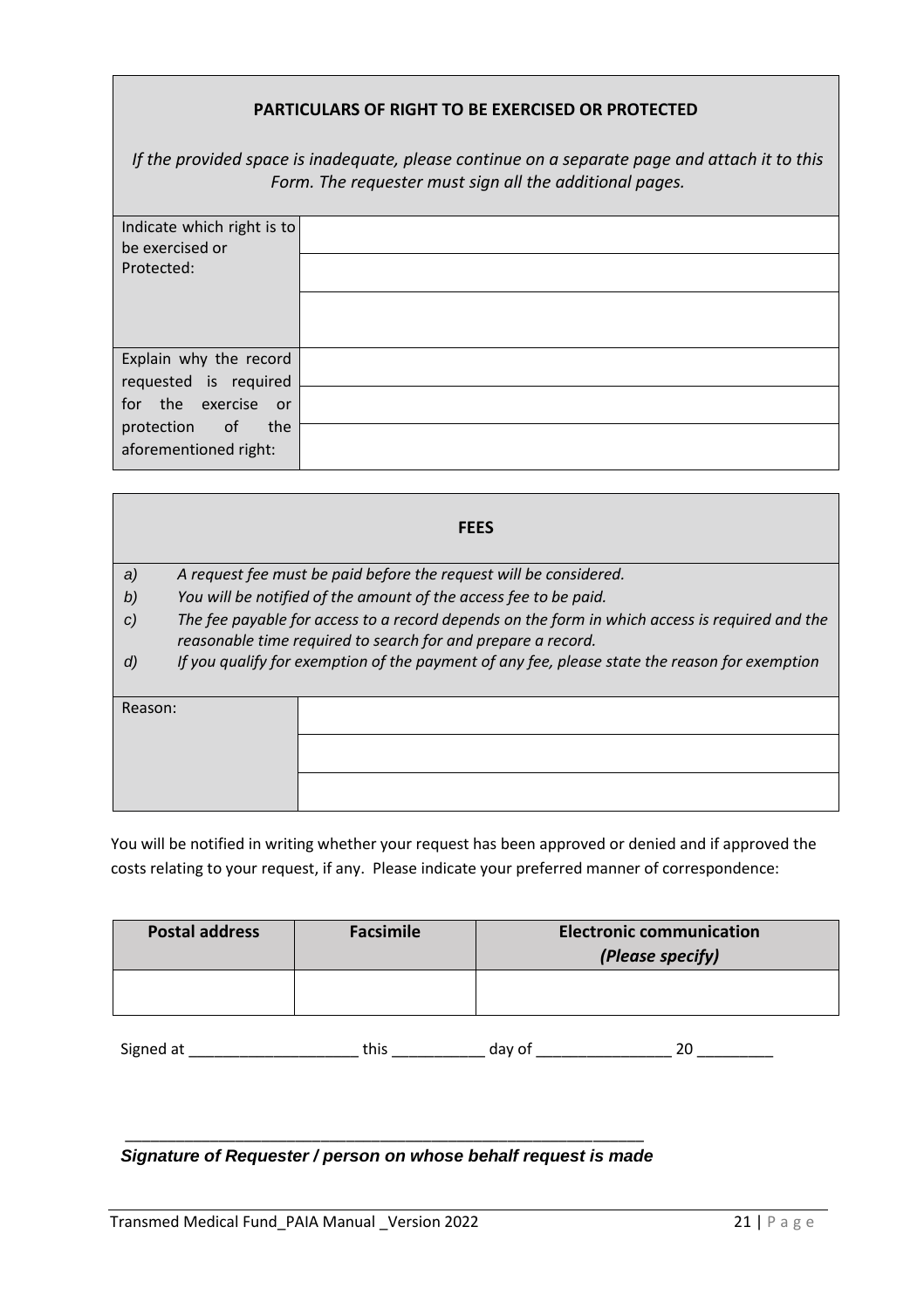# \*\*\*\*\*\*\*\*\*\*\*\*\*\*\*\*\*\*\*\*\*\*\*\*\*\*\*\*\*\*\*\*\*\*\*\*\*\*\*\*\*\*\*\*\*\*\*\*\*\*\*\*\*\*\*\*\*\*\*\*\*\*\*\*\*\*\*\*\*\*\*\*\*\*\*\*\*\*\*\*\*\*

#### *FOR OFFICIAL USE*

| Reference number:               |  |
|---------------------------------|--|
| Request received by:            |  |
| (State Rank, Name<br>And        |  |
| Surname of Information Officer) |  |
| Date received:                  |  |
| Access fees:                    |  |
| Deposit (if any):               |  |

\_\_\_\_\_\_\_\_\_\_\_\_\_\_\_\_\_\_\_\_\_\_\_\_\_\_\_\_ **Signature of Information Officer**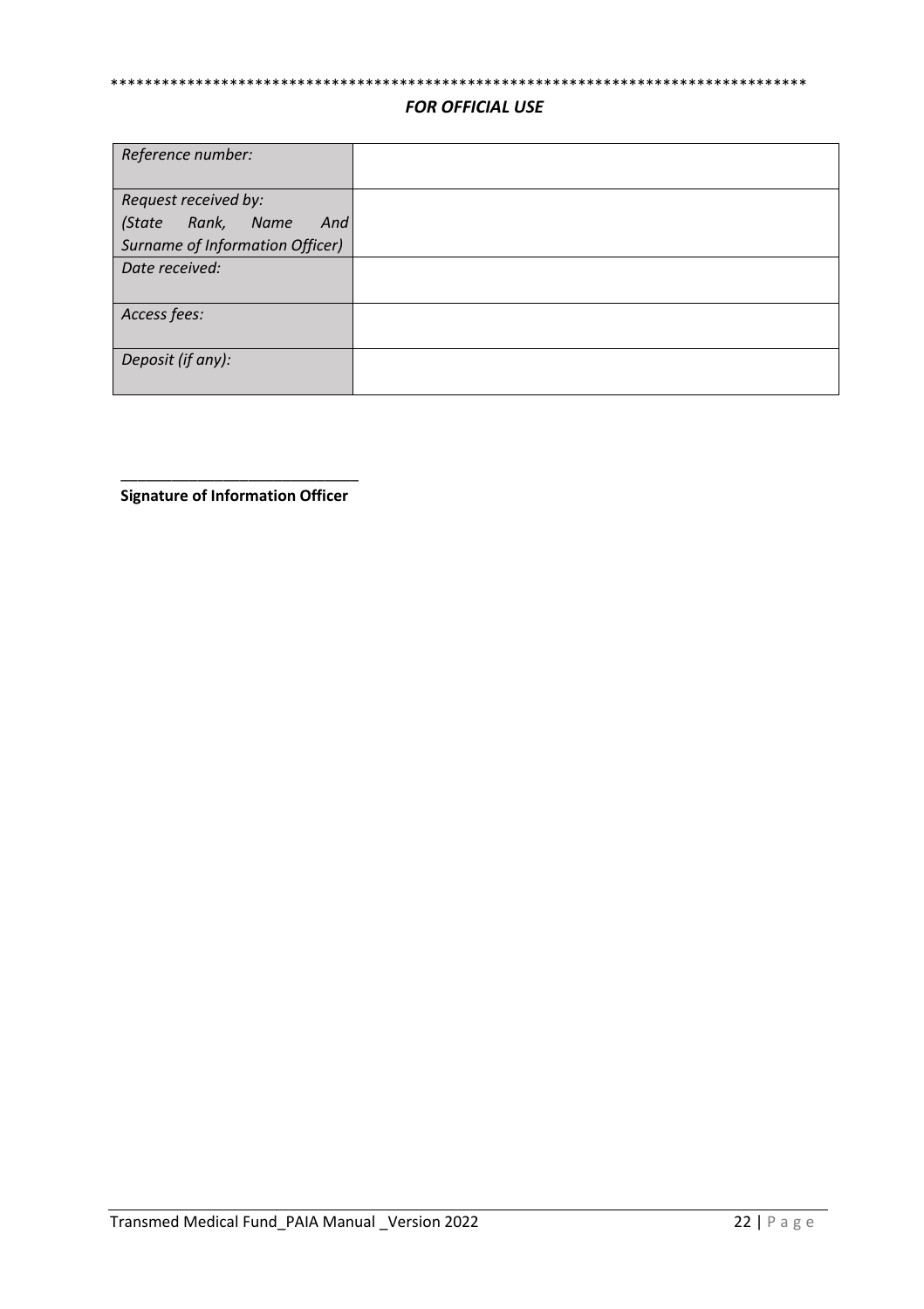## **FORM 5**

# **COMPLAINT FORM [Regulation 10]**

#### **NOTE:**

- 1. This form is designed to assist the Requester or Third Party (hereinafter referred to as "the Complainant") in requesting a review of a Public or Private Body's response or non-response to a request for access to records under the Promotion of Access to Information Act, 2000 (Act No. 2 of 2000) ("PAIA"). Please fill out this form and send it to the following email address: **PAIAComplaints@inforegulator.org.za** or complete online complaint form available a[t](https://www.justice.gov.za/inforeg/) **[https://www.inforegulator.org.za](https://www.inforegulator.org.za/)**
- 2. PAIA gives a member of the public a right to file a complaint with the Information Regulator about any of the nature of complaints detailed in part F of this complaint form.
- 3. It is the policy of the Information Regulator to defer investigating or to reject a complaint if the Complainant has not first given the public or private body (herein after referred to as "the Body") an opportunity to respond to and attempt to resolve the issue. To help the Body address your concerns prior to approaching the Information Regulator, you are required to complete the prescribed **PAIA Form 2** and submit it to the Body.
- 4. A copy of this Form will be provided to the Body that is the subject of your complaint. The information you provide on this form, attached to this form or that you supply later, will only be used to attempt to resolve your dispute, unless otherwise stated herein.
- 5. The Information Regulator will only accept your complaint once you confirm having complied with the prerequisites below.

#### 6. **Please attach copies of the following documents if you have them**:

- a. Copy of the form to the Body requesting access to records;
- b. The Body's response to your complaint or access request;
- c. Any other correspondence between you and the Body regarding your request;
- d. Copy of the appeal form, if your compliant relate to a public body;
- e. The Body's response to your appeal;
- f. Any other correspondence between you and the Body regarding your appeal;
- g. Documentation authorizing you to act on behalf of another person (if applicable);
- h. Court Order or Court documents relevant to your complaint, if any.
- 7. If the space provided for in this Form is inadequate, submit information as an Annexure to this Form and sign each page.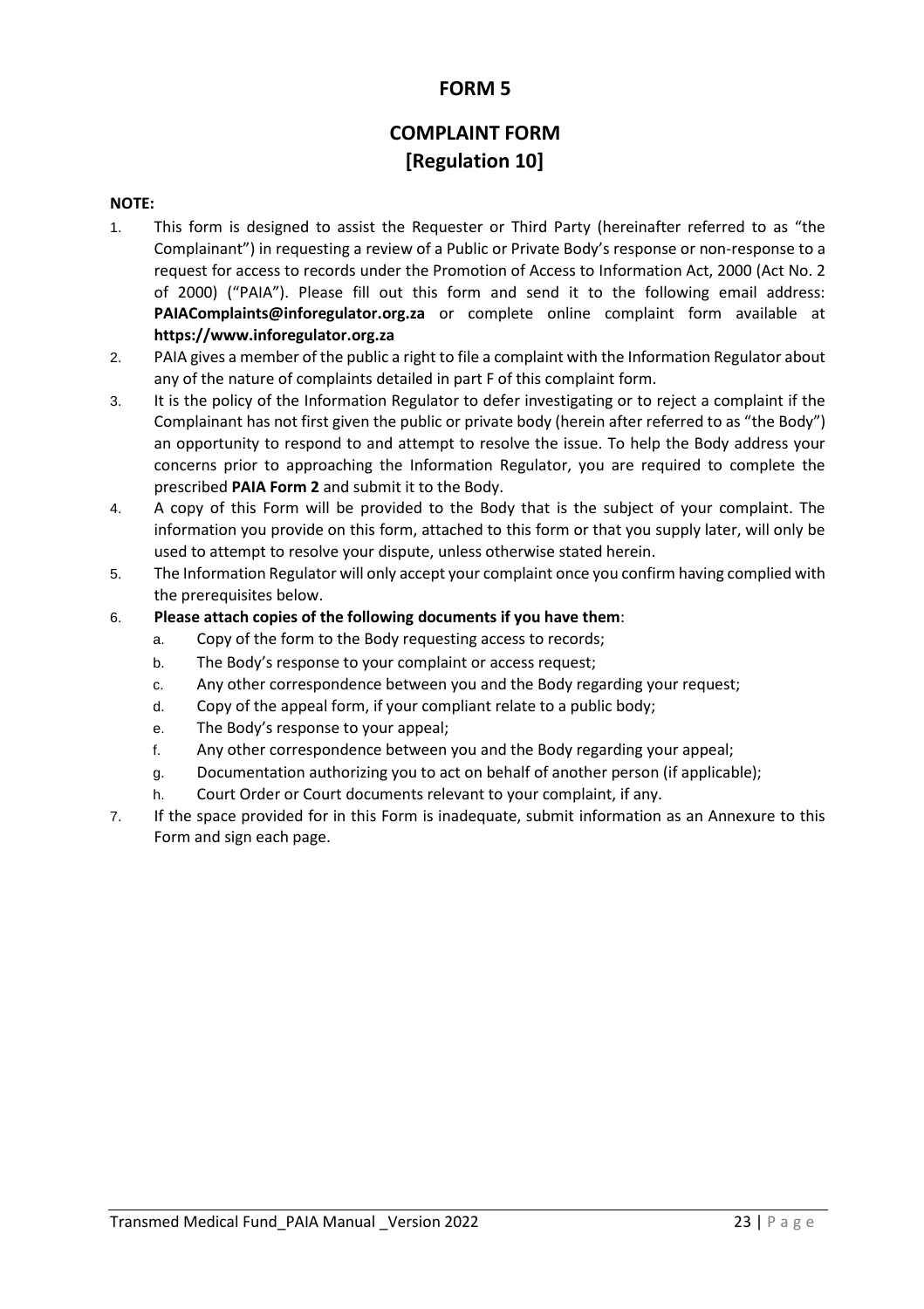#### **CAPACITY OF PERSON/PARTY LODGING A COMPLAINT (Mark with an "X")**

Complainant Personally



Representative of Complainant

Third Party

| <b>PREREQUISITES</b>                                                        |     |  |           |  |  |  |
|-----------------------------------------------------------------------------|-----|--|-----------|--|--|--|
| Did you submit request (PAIA form) for access to record of a Yes            |     |  | No.       |  |  |  |
| public/private body?                                                        |     |  |           |  |  |  |
| Has 30 days lapsed from the date on which you submitted your PAIA Yes       |     |  | <b>No</b> |  |  |  |
| form?                                                                       |     |  |           |  |  |  |
| Did you exhaust all the internal appeal procedure against a decision of Yes |     |  | No.       |  |  |  |
| the Information officer of a public body?                                   |     |  |           |  |  |  |
| Have you applied to Court for appropriate relief regarding this matter?     | Yes |  | <b>No</b> |  |  |  |
|                                                                             |     |  |           |  |  |  |

| FOR INFORMATION REGULATOR'S USE ONLY |     |  |    |  |  |
|--------------------------------------|-----|--|----|--|--|
| Received by: (Full names)            |     |  |    |  |  |
| Position:                            |     |  |    |  |  |
| Signature:                           |     |  |    |  |  |
| Complaint accepted:                  | Yes |  | No |  |  |
| Reference Number:                    |     |  |    |  |  |
| Date stamp                           |     |  |    |  |  |

| Postal address                      |           | Facsimile | Other electronic communication<br>(Please specify) |  |  |  |
|-------------------------------------|-----------|-----------|----------------------------------------------------|--|--|--|
|                                     |           |           |                                                    |  |  |  |
| <b>PARTA</b>                        |           |           |                                                    |  |  |  |
| PERSONAL INFORMATION OF COMPLAINANT |           |           |                                                    |  |  |  |
| <b>Full Names:</b>                  |           |           |                                                    |  |  |  |
| <b>Identity Number:</b>             |           |           |                                                    |  |  |  |
| <b>Postal Address:</b>              |           |           |                                                    |  |  |  |
| <b>Street Address:</b>              |           |           |                                                    |  |  |  |
| E-Mail Address:                     |           |           |                                                    |  |  |  |
| Contact numbers:                    | Tel. (B): |           | Facsimile:                                         |  |  |  |
|                                     | Cellular: |           |                                                    |  |  |  |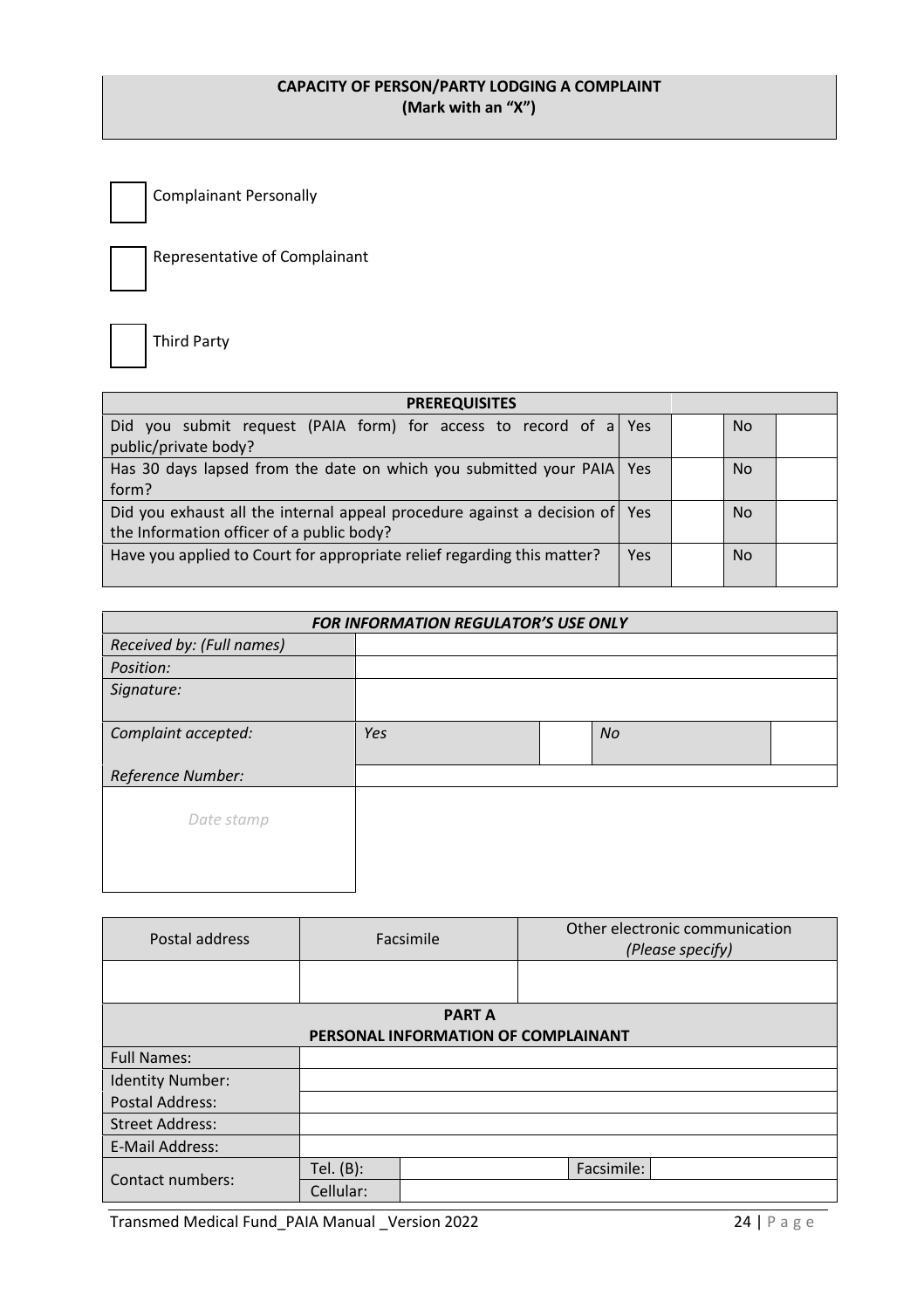| <b>PART B</b><br><b>REPRESENTATIVE INFORMATION</b><br>(Complete only if you will be represented. A Power of Attorney must be attached if complainant is |                        |                                                                                            |  |                                                            |  |  |
|---------------------------------------------------------------------------------------------------------------------------------------------------------|------------------------|--------------------------------------------------------------------------------------------|--|------------------------------------------------------------|--|--|
|                                                                                                                                                         |                        |                                                                                            |  | represented, failing which the complaint will be rejected) |  |  |
| <b>Full Names of</b>                                                                                                                                    |                        |                                                                                            |  |                                                            |  |  |
| Representative:                                                                                                                                         |                        |                                                                                            |  |                                                            |  |  |
| Nature of representation:                                                                                                                               |                        |                                                                                            |  |                                                            |  |  |
| Identity Number/                                                                                                                                        |                        |                                                                                            |  |                                                            |  |  |
| <b>Registration Number:</b>                                                                                                                             |                        |                                                                                            |  |                                                            |  |  |
| <b>Postal Address:</b>                                                                                                                                  |                        |                                                                                            |  |                                                            |  |  |
| <b>Street Address:</b>                                                                                                                                  |                        |                                                                                            |  |                                                            |  |  |
| E-mail Address:                                                                                                                                         |                        |                                                                                            |  |                                                            |  |  |
| <b>Contact Numbers:</b>                                                                                                                                 | Tel. (B):              |                                                                                            |  | Facsimile:                                                 |  |  |
|                                                                                                                                                         | Cellular:              |                                                                                            |  |                                                            |  |  |
|                                                                                                                                                         |                        | <b>PART C</b><br><b>THIRD PARTY INFORMATION</b><br>(Please attach letter of authorisation) |  |                                                            |  |  |
| Type of Body                                                                                                                                            | Private                |                                                                                            |  | Public                                                     |  |  |
| Name of Public / Private<br>Body:                                                                                                                       |                        |                                                                                            |  |                                                            |  |  |
| <b>Registration Number:</b><br>$($ lf any $)$                                                                                                           |                        |                                                                                            |  |                                                            |  |  |
| Name, Surname and Title<br>of person authorised to<br>lodge a complaint:                                                                                |                        |                                                                                            |  |                                                            |  |  |
| <b>Postal Address:</b>                                                                                                                                  |                        |                                                                                            |  |                                                            |  |  |
| <b>Street Address:</b>                                                                                                                                  |                        |                                                                                            |  |                                                            |  |  |
| E-mail Address:                                                                                                                                         |                        |                                                                                            |  |                                                            |  |  |
| <b>Contact Numbers:</b>                                                                                                                                 | Tel. (B):<br>Cellular: |                                                                                            |  | Facsimile:                                                 |  |  |
|                                                                                                                                                         |                        | <b>PART D</b>                                                                              |  |                                                            |  |  |
|                                                                                                                                                         |                        |                                                                                            |  | <b>BODY AGAINST WHICH THE COMPLAINT IS LODGED</b>          |  |  |
| Type of body                                                                                                                                            | Private                |                                                                                            |  | Public                                                     |  |  |
| Name of public / private<br>body:                                                                                                                       |                        |                                                                                            |  |                                                            |  |  |
| Registration number:<br>(If any)                                                                                                                        |                        |                                                                                            |  |                                                            |  |  |
| Name, Surname, and Title<br>of person you dealt with at<br>the public or private body<br>to try to resolve your                                         |                        |                                                                                            |  |                                                            |  |  |
| complaint or request for<br>access to information:                                                                                                      |                        |                                                                                            |  |                                                            |  |  |
| <b>Postal Address:</b>                                                                                                                                  |                        |                                                                                            |  |                                                            |  |  |
| <b>Street Address:</b>                                                                                                                                  |                        |                                                                                            |  |                                                            |  |  |
| E-mail Address:                                                                                                                                         |                        |                                                                                            |  |                                                            |  |  |
|                                                                                                                                                         | Tel. (B):              |                                                                                            |  | Facsimile:                                                 |  |  |
| <b>Contact Numbers:</b>                                                                                                                                 | Cellular               |                                                                                            |  |                                                            |  |  |
| Reference Number given:<br>(If any)                                                                                                                     |                        |                                                                                            |  |                                                            |  |  |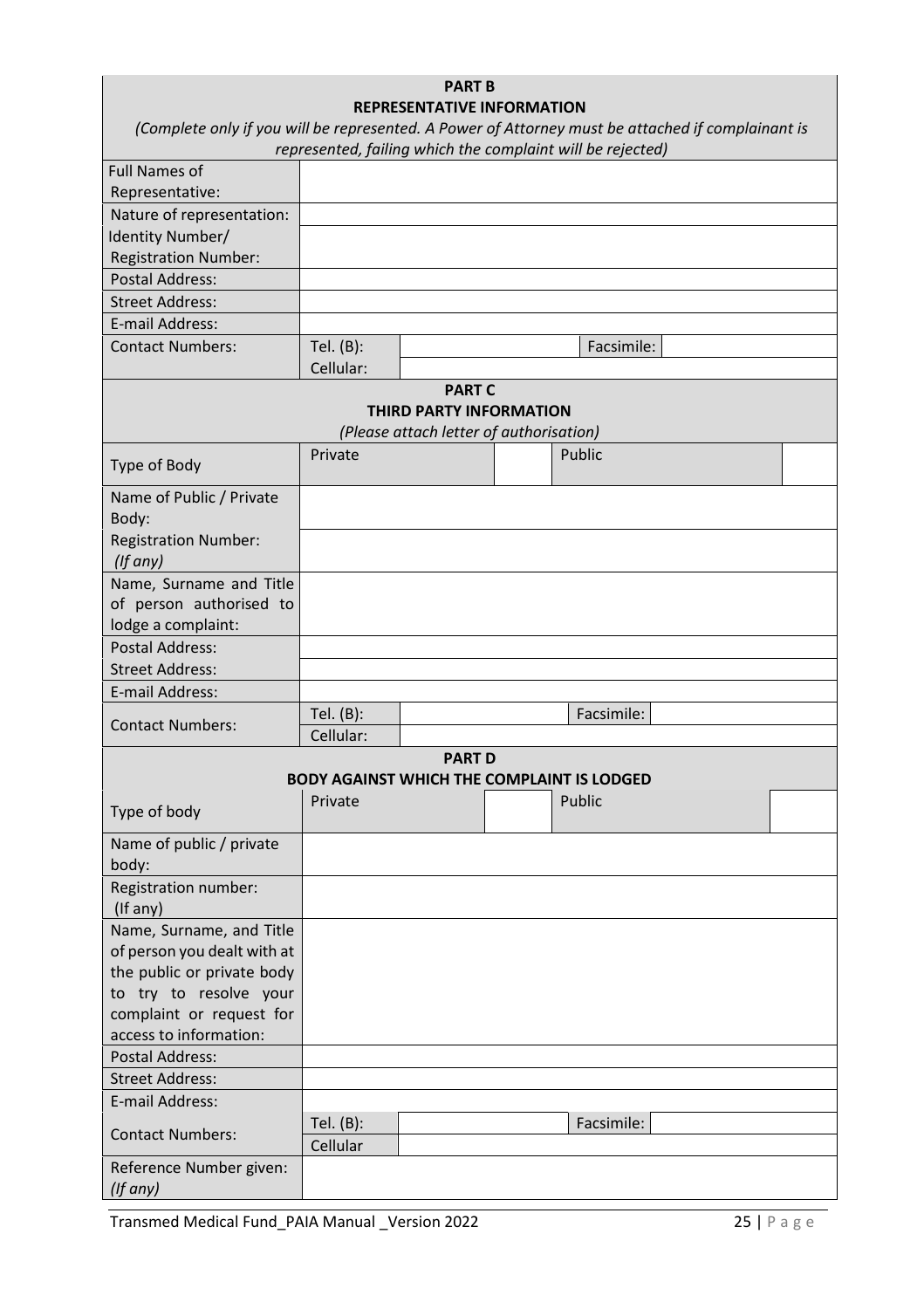#### **PART E COMPLAINT**

| Tell us about the steps you have taken to try to resolve your complaint (Complaints should first be |  |
|-----------------------------------------------------------------------------------------------------|--|
| submitted directly to the public or private body for response and possible resolution)              |  |

| Date on which request for access to records                                                                            |                                                                                                                                                                                                    |     |           |  |  |
|------------------------------------------------------------------------------------------------------------------------|----------------------------------------------------------------------------------------------------------------------------------------------------------------------------------------------------|-----|-----------|--|--|
| submitted.                                                                                                             |                                                                                                                                                                                                    |     |           |  |  |
| Please specify the nature of the right(s) to be exercised                                                              |                                                                                                                                                                                                    |     |           |  |  |
| or protected, if a compliant is against a private body.                                                                |                                                                                                                                                                                                    |     |           |  |  |
| Have you attempted to resolve the matter with the organisation?                                                        |                                                                                                                                                                                                    | Yes | <b>No</b> |  |  |
| If yes, when did you receive it? (Please attach the letter<br>to this application.)                                    |                                                                                                                                                                                                    |     |           |  |  |
| Did you appeal against a decision of the information officer of the public<br>body?                                    |                                                                                                                                                                                                    | Yes | <b>No</b> |  |  |
| If yes, when did you lodge an appeal?                                                                                  |                                                                                                                                                                                                    |     |           |  |  |
| Have you applied to Court for appropriate relief regarding this matter?<br>Yes                                         |                                                                                                                                                                                                    |     | <b>No</b> |  |  |
| If yes, please indicate when was the matter<br>adjudicated by the Court? Please attach Court Order if<br>there is any. |                                                                                                                                                                                                    |     |           |  |  |
|                                                                                                                        | <b>PART F</b>                                                                                                                                                                                      |     |           |  |  |
|                                                                                                                        | <b>DETAILED TYPE OF ACCESS TO RECORDS</b>                                                                                                                                                          |     |           |  |  |
| (Please select one or more of the following to describe your complaint to the Information Regulator)                   |                                                                                                                                                                                                    |     |           |  |  |
| Unsuccessful appeal<br>(Section<br>77A(2)(a)<br>or<br>$77A(3)(a)$ of PAIA)                                             | I have appealed against the decision of the public body<br>section and the appeal is unsuccessful.                                                                                                 |     |           |  |  |
| Unsuccessful<br>application<br>condonation<br>(Sections $77A(2)(b)$ and $75(2)$ of<br>PAIA)                            | for $ $ I filed my appeal against the decision of the public body<br>late and applied for condonation. The condonation<br>application was dismissed.                                               |     |           |  |  |
| Refusal of a request for access<br>(Section 77A(2)(c)(i) or 77A(2)(d)(i)<br>or 77A(3)(b) of PAIA)                      | I requested access to information held by a body and<br>that request was refused or partially refused.                                                                                             |     |           |  |  |
| The body requires me to pay a fee<br>and I feel it is excessive<br>(Sections 22 or 54 of PAIA)                         | Tender or payment of the prescribed fee.                                                                                                                                                           |     |           |  |  |
|                                                                                                                        | The tender or payment of a deposit.                                                                                                                                                                |     |           |  |  |
| Repayment of the deposit<br>(Section 22(4) of PAIA)                                                                    | The information officer refused to repay a deposit paid<br>in respect of a request for access which is refused.                                                                                    |     |           |  |  |
| Disagree with time extension<br>(Sections 26 or 57 of PAIA)                                                            | The body decided to extend the time limit for<br>responding to my request, and I disagree with the<br>requested time limit extension or a time extension<br>taken to respond to my access request. |     |           |  |  |
| Form of access denied<br>(Section 29(3) or $60(a)$ of PAIA)                                                            | I requested access in a particular and reasonable form<br>and such form of access was refused.                                                                                                     |     |           |  |  |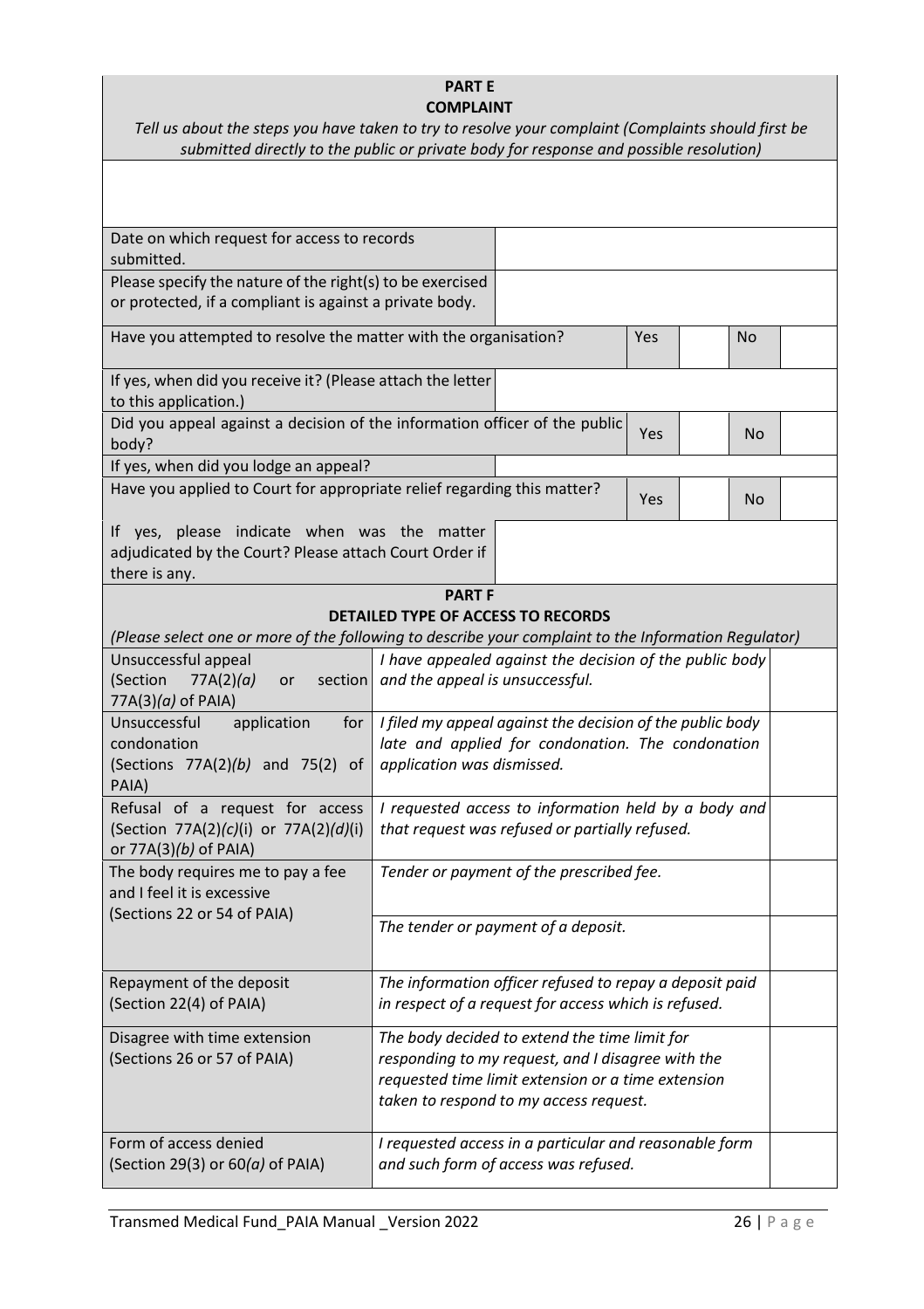| Deemed refusal<br>(Section 27 or 58 of PAIA)                                                                                       | It is more than 30 days since I made my request and I<br>have not received a decision.                                                                                                |  |  |
|------------------------------------------------------------------------------------------------------------------------------------|---------------------------------------------------------------------------------------------------------------------------------------------------------------------------------------|--|--|
|                                                                                                                                    | Extension period has expired, and no response was<br>received.                                                                                                                        |  |  |
| Inappropriate disclosure of a record<br>(Mandatory grounds for refusal of<br>access to record)                                     | Records (that are subject to the grounds for refusal of<br>access) have inappropriately/unreasonable been<br>disclosed.                                                               |  |  |
| No adequate reasons for the<br>refusal of access<br>(Section 56(3)( $a$ ) of PAIA)                                                 | My request for access is refused, and no valid or<br>adequate reasons for the refusal, were given, including<br>the provisions of this Act which were relied upon for<br>the refusal. |  |  |
| Partial access to record<br>(Section 28(2) or 59(2) of PAIA)                                                                       | Access to only a part of the requested records was<br>granted and I believe that more of the records should<br>have been disclosed.                                                   |  |  |
| Fee waiver<br>(Section 22(8) or 54(8) of PAIA)                                                                                     | am exempt from paying any fee and my request to<br>waive the fees was refused.                                                                                                        |  |  |
| Records that cannot be found or do<br>not exist<br>(Section 23 or 55 of PAIA)                                                      | The Body indicated that some or all of the requested<br>records do not exist, and I believe that more records do<br>exist.                                                            |  |  |
| Failure to disclose records                                                                                                        | The Body decided to grant me access to the requested<br>records, but I have not received them.                                                                                        |  |  |
| No jurisdiction (exercise or<br>protection of any rights)<br>(Section $50(1)(a)$ of PAIA)                                          | The Body indicated that the requested records are<br>excluded from PAIA and I disagree.                                                                                               |  |  |
| Frivolous or vexatious request<br>(Section 45 of PAIA)                                                                             | The Body indicated that my request is manifestly<br>frivolous or vexatious and I disagree.                                                                                            |  |  |
| Other<br>(Please explain)                                                                                                          |                                                                                                                                                                                       |  |  |
|                                                                                                                                    | <b>PART G</b>                                                                                                                                                                         |  |  |
| <b>EXPECTED OUTCOME</b><br>How do you think the Information Regulator can assist you? Describe the result or outcome that you seek |                                                                                                                                                                                       |  |  |
|                                                                                                                                    |                                                                                                                                                                                       |  |  |
|                                                                                                                                    |                                                                                                                                                                                       |  |  |